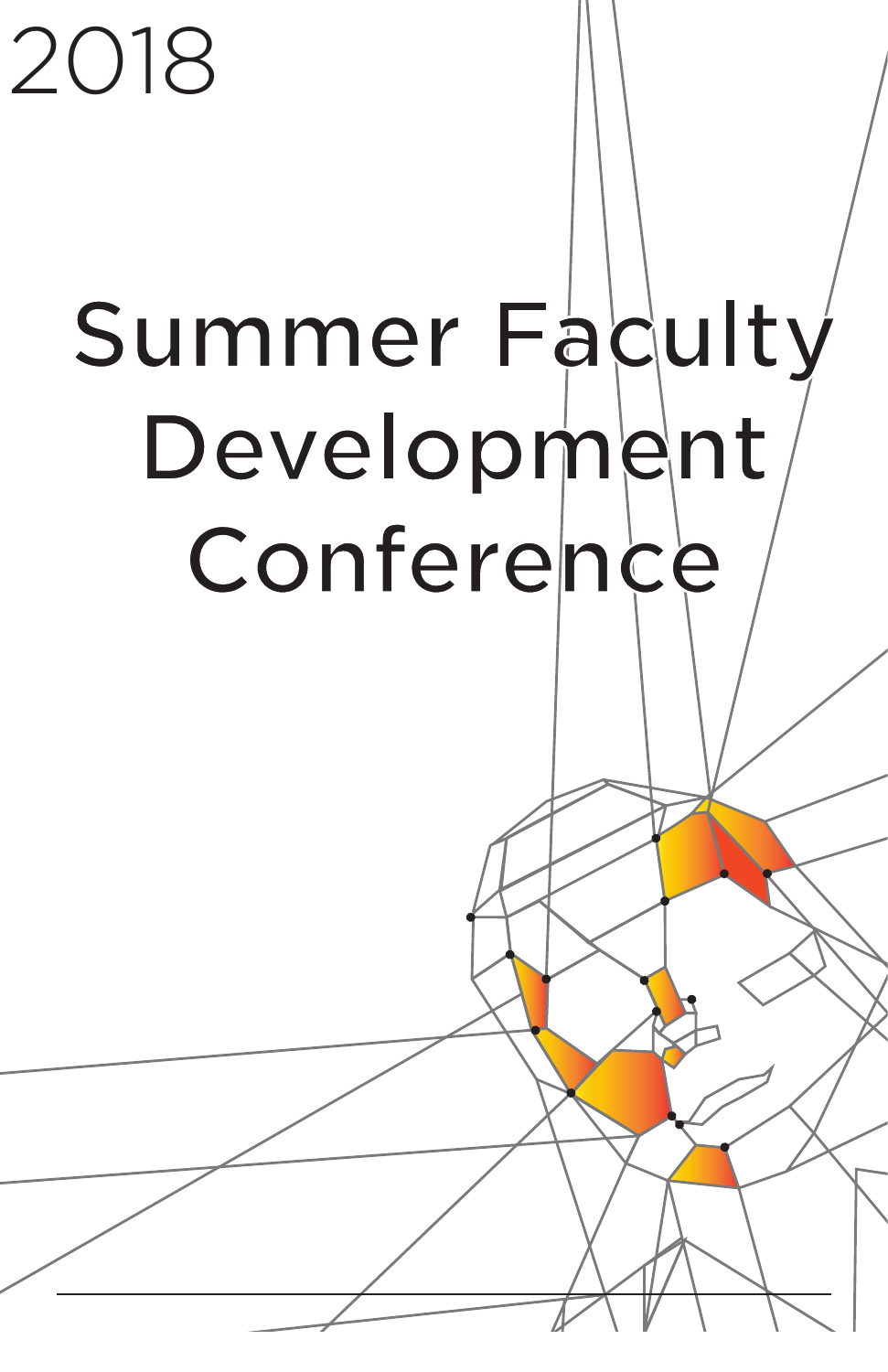|                 |                                                     | Conference at a Glance                       |                                           |                                            |
|-----------------|-----------------------------------------------------|----------------------------------------------|-------------------------------------------|--------------------------------------------|
|                 | Monday, May 7                                       | Tuesday, May 8                               | Wednesday, May 9                          | Thursday, May 10                           |
| 8:30-9:00       | Registration in CB1-104,<br>Coffee and conversation | Coffee and conversation                      | Coffee and conversation                   |                                            |
| $9:00 - 9:50$   | Track Meetings                                      | Concurrent Sessions<br>$\overline{B}$        | Concurrent Sessions<br>$\widehat{\Theta}$ | $(9:00-11:00)$<br>Track time               |
| $10:00 - 11:15$ | Keynote Presentation:                               | Plenary:                                     | Concurrent Sessions                       |                                            |
|                 | Matthew Mayhew<br>CB2-101                           | UCF Collective Impact<br>Community Challenge | $\widehat{\mathbb{E}}$                    | Reception in CB2 atrium<br>$(11:00-12:00)$ |
| 11:30-12:20     | Concurrent Sessions<br>$\widehat{A}$                | Concurrent Sessions<br>$\bigcirc$            | Concurrent Sessions<br>$(\overline{F})$   | and patio                                  |
| $12:30 - 1:20$  | Pizza Lunch by Cengage                              | Lunch on your own                            | Lunch on your own                         |                                            |
| $1:30 - 3:30$   | Project Time in Tracks                              | Project Time in Tracks                       | Project Time in Tracks                    |                                            |
|                 |                                                     |                                              |                                           |                                            |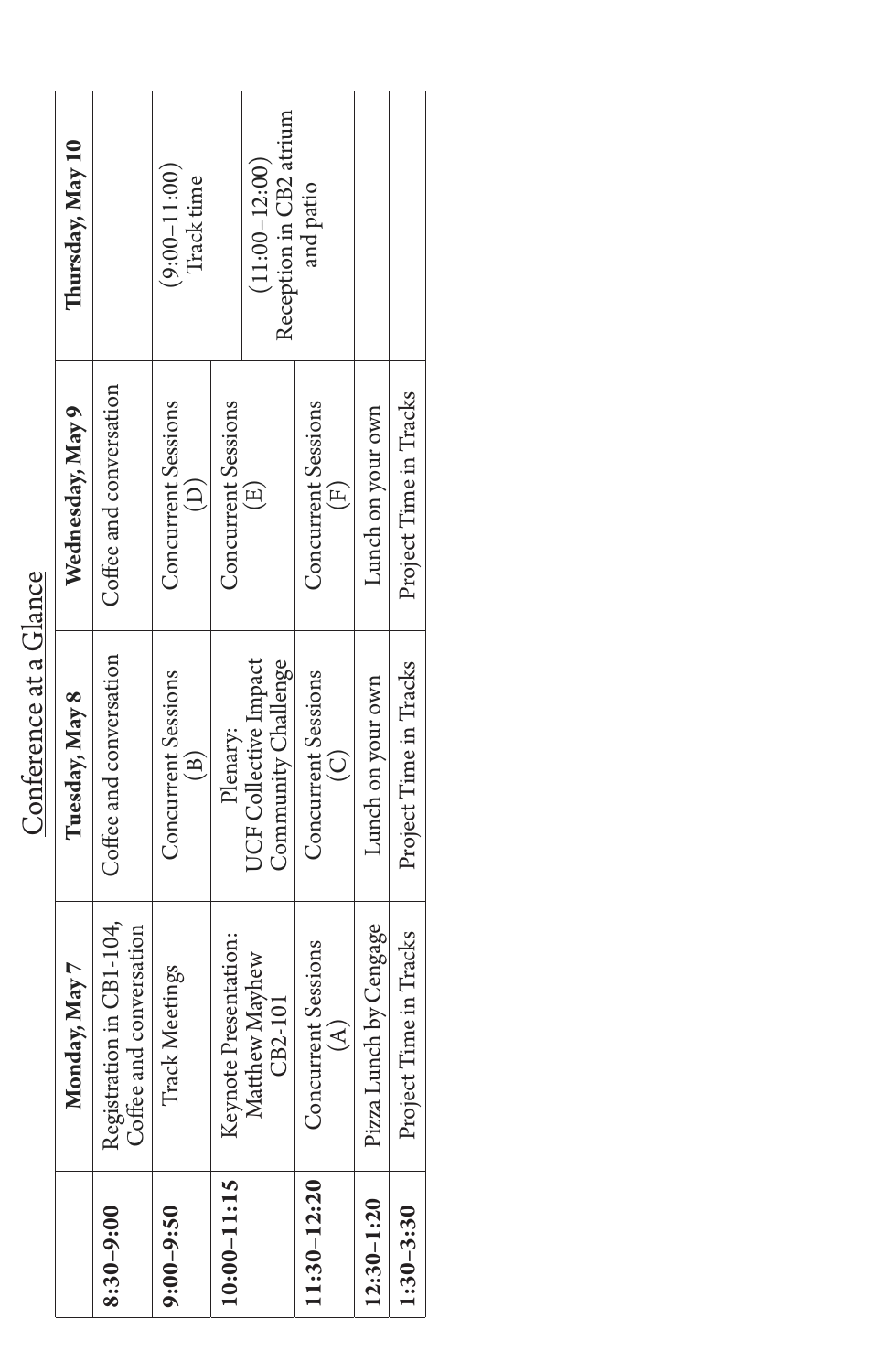# MONDAY, MAY 7

### Transforming Teaching

Welcome to the 2018 UCF Summer Faculty Development Conference. There are a number of initiatives underway across the university to support the transformation of courses and programs with greater emphasis on integrative, experiential, high impact, active, and adaptive teaching approaches. This summer's conference will provide faculty members with opportunities to learn about those initiatives and to work on transforming specific courses to facilitate student learning and success. Programming will also provide workshops and experiences for faculty members who want to transform their approaches to their own professional development.

Support staff from the following units will be available to assist you:

| Faculty Center for Teaching and<br>Learning | Student Development and Enrollment<br>Services |
|---------------------------------------------|------------------------------------------------|
| Diversity and Inclusion                     | Faculty Excellence                             |
| Writing Across the Curriculum               | Center for Distributed Learning                |
| Quality Enhancement Plan                    | Office of Instructional Resources              |
| <b>Experiential Learning</b>                | <b>UCF Libraries</b>                           |

| <b>Coffee and Conversation</b>                                         | $8:30 - 9:00$ |
|------------------------------------------------------------------------|---------------|
|                                                                        | CB1-104 foyer |
| <b>Track/Cohort Meetings and Registration</b>                          | $9:00 - 9:50$ |
| Faculty Center for Teaching and Learning                               |               |
| Ann Miller                                                             | CB1-122       |
| Fric Main                                                              | CB1-103       |
| Anna Turner                                                            | CB1-307       |
| General Education Fellows                                              | CB1-205       |
| Quality Enhancement Plan<br>Anna Maria Jones                           | CB1-105       |
| Service-Learning/Experiential Learning<br>Jason Jude Smith and Amy Zeh | CB1-109       |
|                                                                        |               |

*(Continued on next page.)*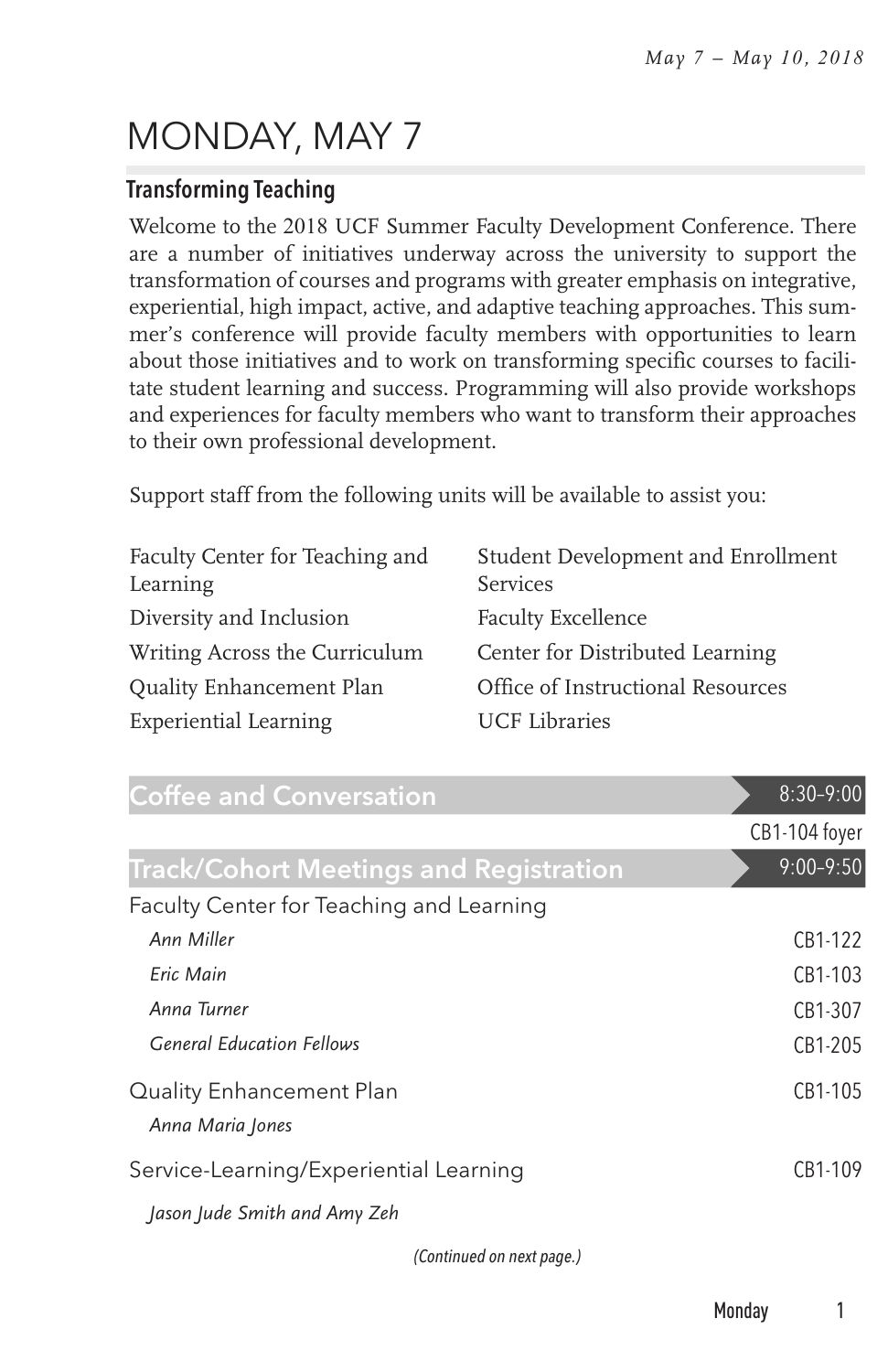| 2018 UCF Summer Faculty Development Conference                       |         |
|----------------------------------------------------------------------|---------|
| Fulbright-Hays Group Projects Abroad Program<br>Alla Kourova         | CB1-301 |
| <b>Faculty Excellence</b><br><b>Blake Scott and Linda Walters</b>    | CB1-309 |
| Writing Across the Curriculum<br>Pavel Zemliansky                    | CB1-119 |
| Diversity and Inclusion<br>Barbara Thompson and Rachel Luce-Hitt     | CB1-218 |
| Student Development and Enrollment Services<br><b>Stacey Malaret</b> | CB1-308 |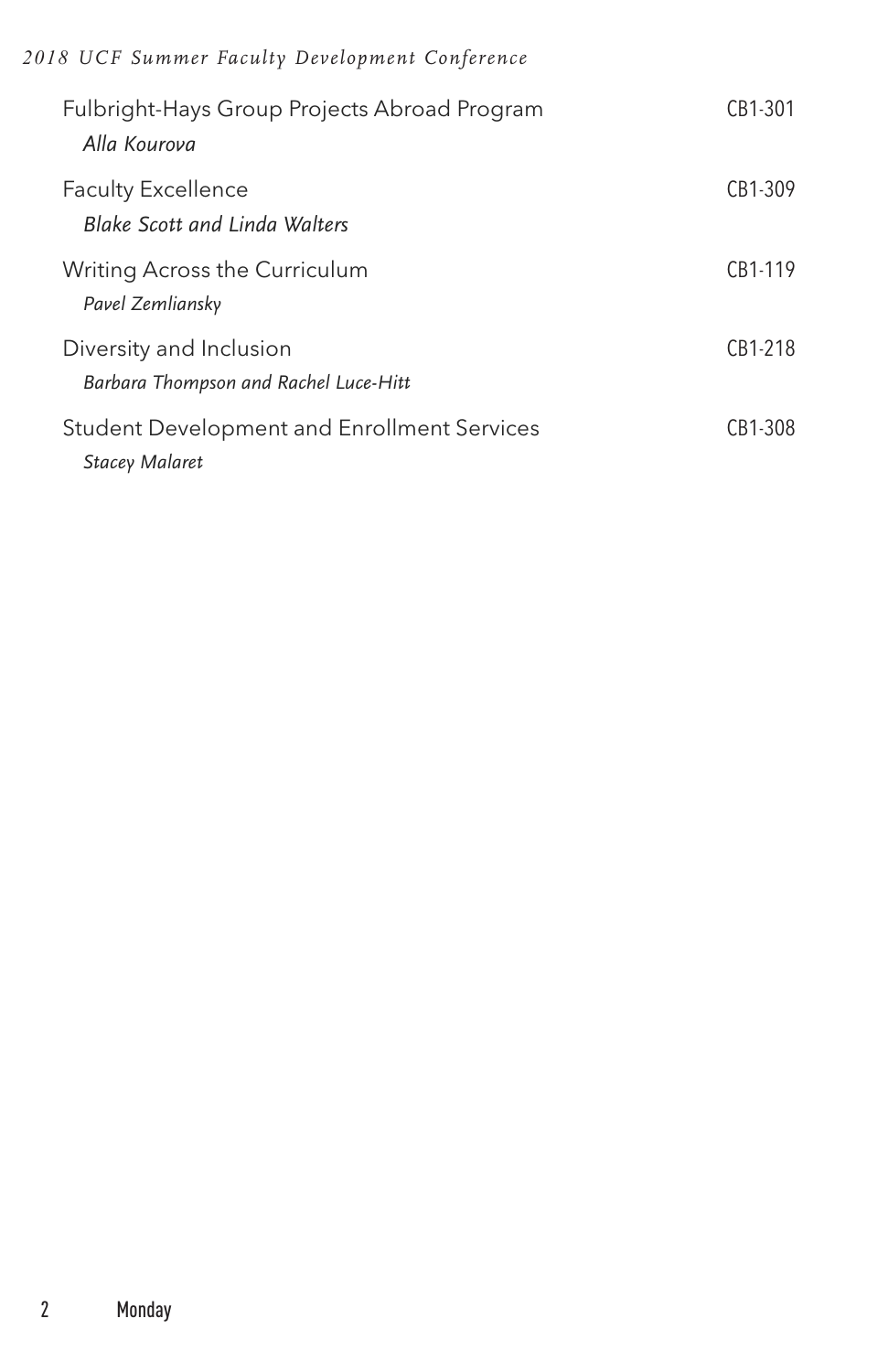### Keynote Presentation 10:00–11:15

#### How College Affects Students: 21st-Century Evidence that Higher Education Works

CB2-101



Matthew J. Mayhew is the William Ray and Marie Adamson Flesher Professor of Educational Administration with a focus on Higher Education and Student Affairs at The Ohio State University. His research focuses on college and its impact on students. To support this line of inquiry, he has been awarded over \$16 million dollars in funding from sources including the United States Department of Education; the Ewing Marion Kauffman Foun-

dation; the Merrifield Family Foundation; the Andrew C. Mellon Foundation; and the Fetzer Institute. He received his B.A. from Wheaton College, Illinois; his Master's degree from Brandeis University; and his Ph.D. from the University of Michigan. Before coming to OSU, he served as an associate professor at New York University and an administrator at Fisher College and the University of North Carolina at Wilmington. He has over 75 publications, including lead author of the most recent version of *How College Affects Students: 21st Century Evidence that Higher Education Works*.

#### **Session Description:**

The purpose of this session is to discuss practical implications from the most recent volume of *How College Affects Students: 21st Century Evidence that Higher Education Works*. Specifically, I will discuss the state of the empirical research base as it relates to college-going and its association with outcomes related to teaching and learning, retention and degree attainment, and economic success.

### **Concurrent Sessions 11:30-12:20**

#### A1 Keynote Breakout Session **CB1-104** CB1-104

*Matthew Mayhew, Ohio State University* Dr. Mayhew will be available for further Q&A.

#### A2 Active Learning, Guided Learning, and Direct Instruction: How Much is Too Much? CB1-205

#### *Anna Turner, Faculty Center for Teaching and Learning*

When implementing active learning techniques, students need some guidance and direction to be successful, but they also need to become self-regulated learners. In this session, we'll discuss how learning works, and we'll identify some factors that affect student performance in active learning. Participants will identify the factors that influence instructional choices and determine what is best for their course.

*(A sessions continued on next page.)*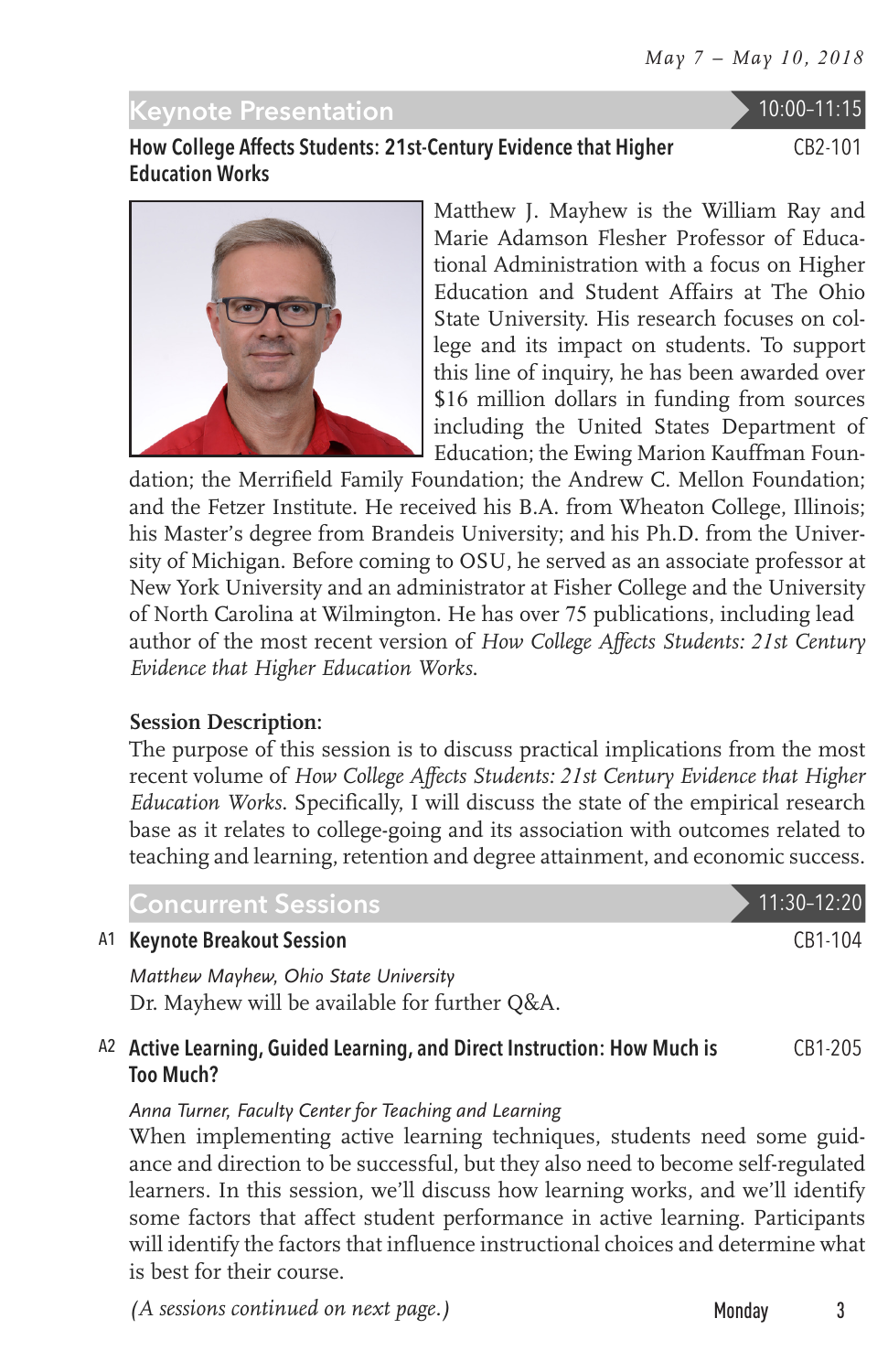#### <span id="page-5-0"></span>A3 Creating High-Impact Courses, Part 1: The HIP Course Designation Process

#### *Tamra Legron-Rodriguez and Anna Savage, College of Sciences; Anna Jones, Quality Enhancement Plan; and Kevin Jardaneh, Undergraduate Research*

In Fall 2018, UCF will introduce two new High-Impact Practice (HIP) course designations to help faculty highlight their research-intensive and integrativelearning courses and to provide easier ways for potential students to seek out high-impact experiences. Part one of this two-part series (see session [B](#page-8-0)5 for part 2) provides participants an opportunity to learn about these new designations and the application process and to engage with other faculty who have already created designated courses.

#### A4 Using Mentor Pods for Career Success CB1-105

*P. Shannon Elswick, Kourtney Nieves, and Alice M. Noblin, College of Health and Public Affairs*

Today's students need more than traditional classroom encounters to achieve their full potential. Unfortunately, rising program numbers make quality oneon-one mentoring difficult. The mentor pod concept maximizes the impact of senior mentors and has produced positive feedback from mentees. This session will demonstrate how mentoring and personal coaching can significantly enhance traditional curricula for multiple students without placing undue demands on mentors.

#### A5 Service-Learning & Internship: An Introduction CB1-109

#### *Amy Zeh, Service-Learning; Sandra Leon-Barth, Experiential Learning*

This session is a primer for newcomers to service-learning and internship or for faculty who want to refresh their knowledge of experiential learning fundamentals. Come and hear about these high-impact practices and how they might fit with your curriculum.

#### A6 Interpreting Promotion Criteria CB1-309

#### *Blake Scott and Jana Jasinski, Faculty Excellence*

Through a case-based activity around three sets of actual unit/college promotion criteria, participants will brainstorm and discuss strategies for interpreting and positioning achievements in relation to "fuzzy" criteria. This session will be especially useful for tenure-line faculty.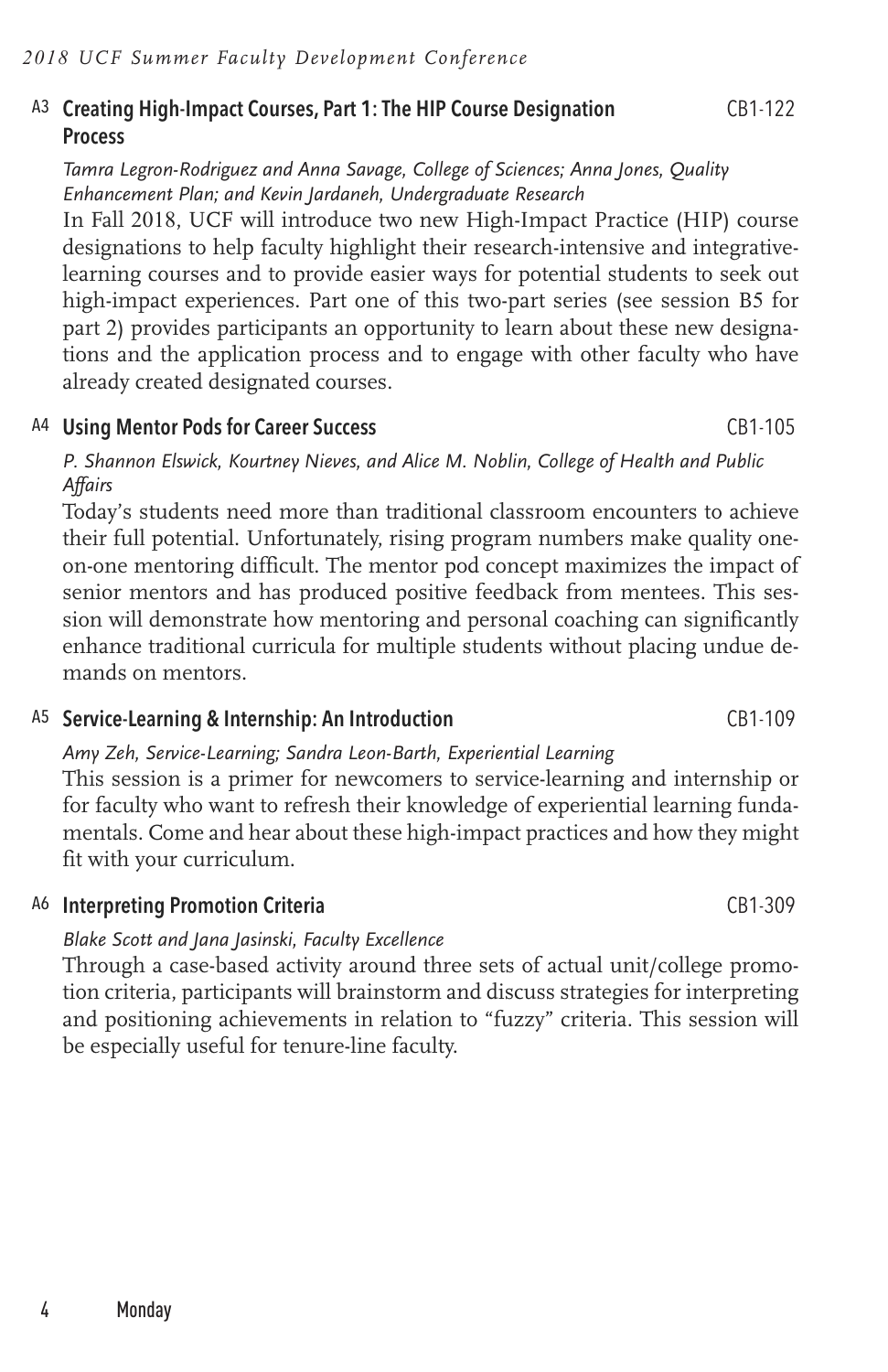#### A7 Effective Goal Setting Strategies in SLS 1501 Freshman Seminar CB1-308

#### *Jamil D. Johnson, Student Development and Enrollment Services*

The SLS 1501 Freshman Seminar enrolls over 1,800 students annually during summer B, fall, and spring semesters. One of our cornerstone assignments challenges students to identify one long-term goal and three short goals they will accomplish to meet the long-term. To be effective, students must apply the ABCs Framework of Goal Setting (as discussed in class). Staring Summer B 2018, students will be identifying their career goals and the co-curricular experiences they want to participate in.

### Lunch Provided by Cengage 12:30–1:20

#### Affordable Course Solutions for TODAY's Students: Have You Seen the New Cengage Options?

#### *Christina Bolton and Suzanne Mills, Cengage*

In this session you will discover how Cengage is changing the landscape of "traditional learning" with two new solutions. First: "Cengage Unlimited," an upcoming subscription model that allows students to access all the digital learning platforms, ebooks, online homework, and study tools Cengage has to offer—learn how it works for you and your students. Second: Experience the ease of using OpenNow, the new OER product that takes the headache out of finding and supporting OER content. Attendance is optional.

### Guided Project Time 1:30–3:30

Various Rooms

<span id="page-6-0"></span>Participants will use this time to work on their projects. Please coordinate with your track leader.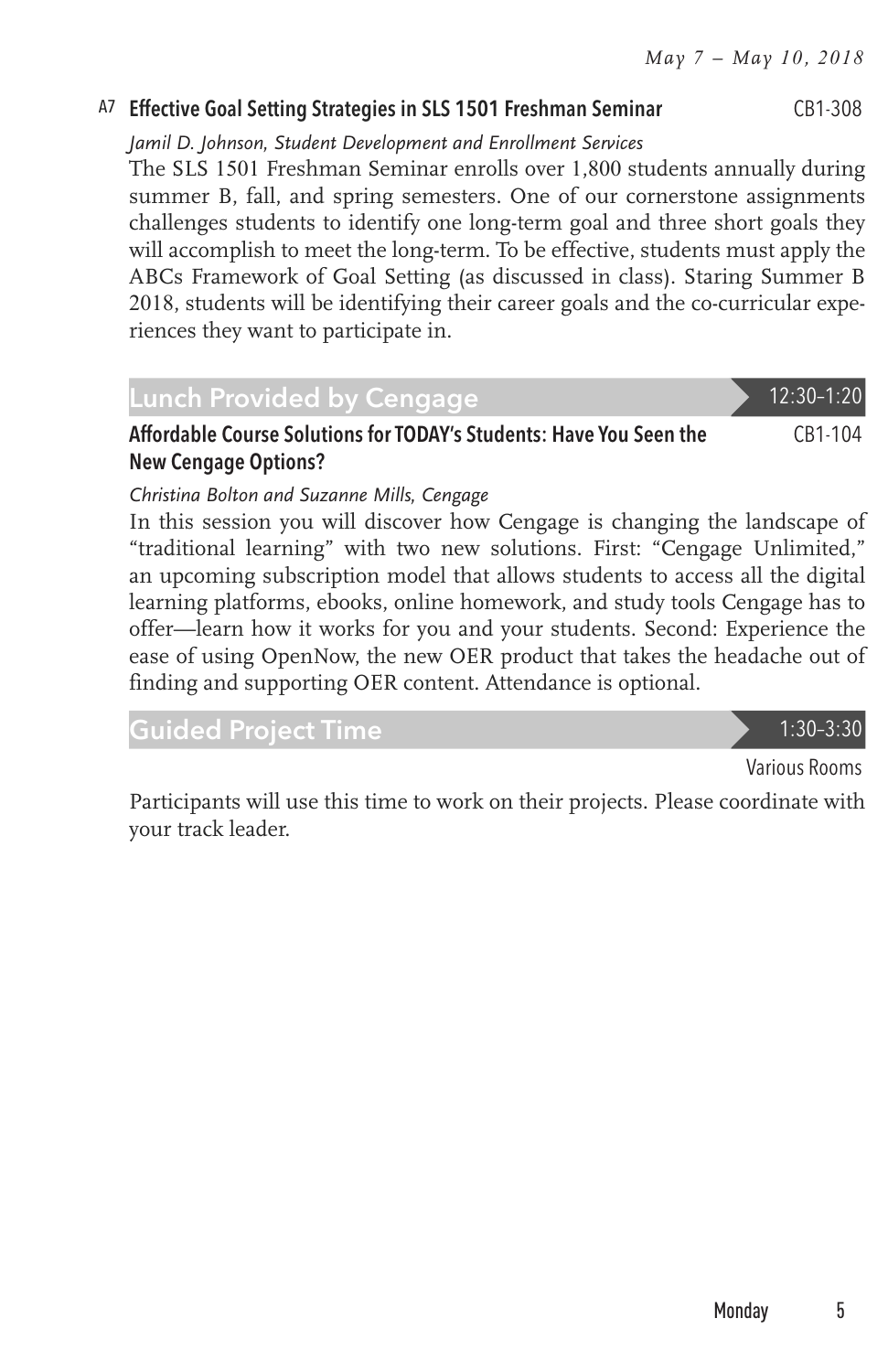# TUESDAY, MAY 8

Active Learning Reduced Seat Time

| <b>Coffee and Conversation</b>                                         | $8:30 - 9:00$ |
|------------------------------------------------------------------------|---------------|
|                                                                        | CB1-104       |
| <b>Concurrent Sessions</b>                                             | $9:00 - 9:50$ |
| B1 New Course Modality for High Quality Learning Experiences at Scale: | CB1-103       |

*Cameron Ford and Jeff Reinking, College of Business Administration; Baiyun Chen, Corrinne Stull, and Jessica Tojo, Center for Distributed Learning*

Faculty members in the College of Business Administration are currently working with the Center for Distributed Learning to redesign their core courses from an RV (lecture capture) modality to a new RA (Active Learning Reduced Seat Time) modality, which will combine required face-to-face sessions in an active learning classroom with web-based learning technologies such as adaptive learning courseware. Since Fall 2017, eight large-enrollment Business core courses have been redesigned and delivered in this new format. In this session, RA faculty members and instructional designers will share lessons learned from this pilot initiative and discuss implementation procedures and challenges.

#### B<sub>2</sub> Collaboratively Exploring Access and Course Design Contract CB1-212

*Adam Meyer and Brad Held, Student Accessibility Services*

Student Accessibility Services (SAS) greatly values feedback and insight from faculty as we work together to facilitate course access. This session will explain an extended-time-accommodation change, discuss the use of audio notetaking technology being introduced at UCF, and explore access and active learning at an introductory level. SAS representatives will share thoughts on these issues and welcome feedback on these and other classroom access/disability matters.

#### B3 The Future of the Book: Scholarly Publishing in a Digital Age-How University Presses are Reacting and Adapting CB1-122

#### *Meredith M. Babb, Director, University Press of Florida*

Within the scholarly communications ecosystem, scholarly publishers are a keystone species. While the mission of scholarly publishers has remained unchanged, in recent years the landscape in which they carry out this mission has altered dramatically, threatening the survival of the species.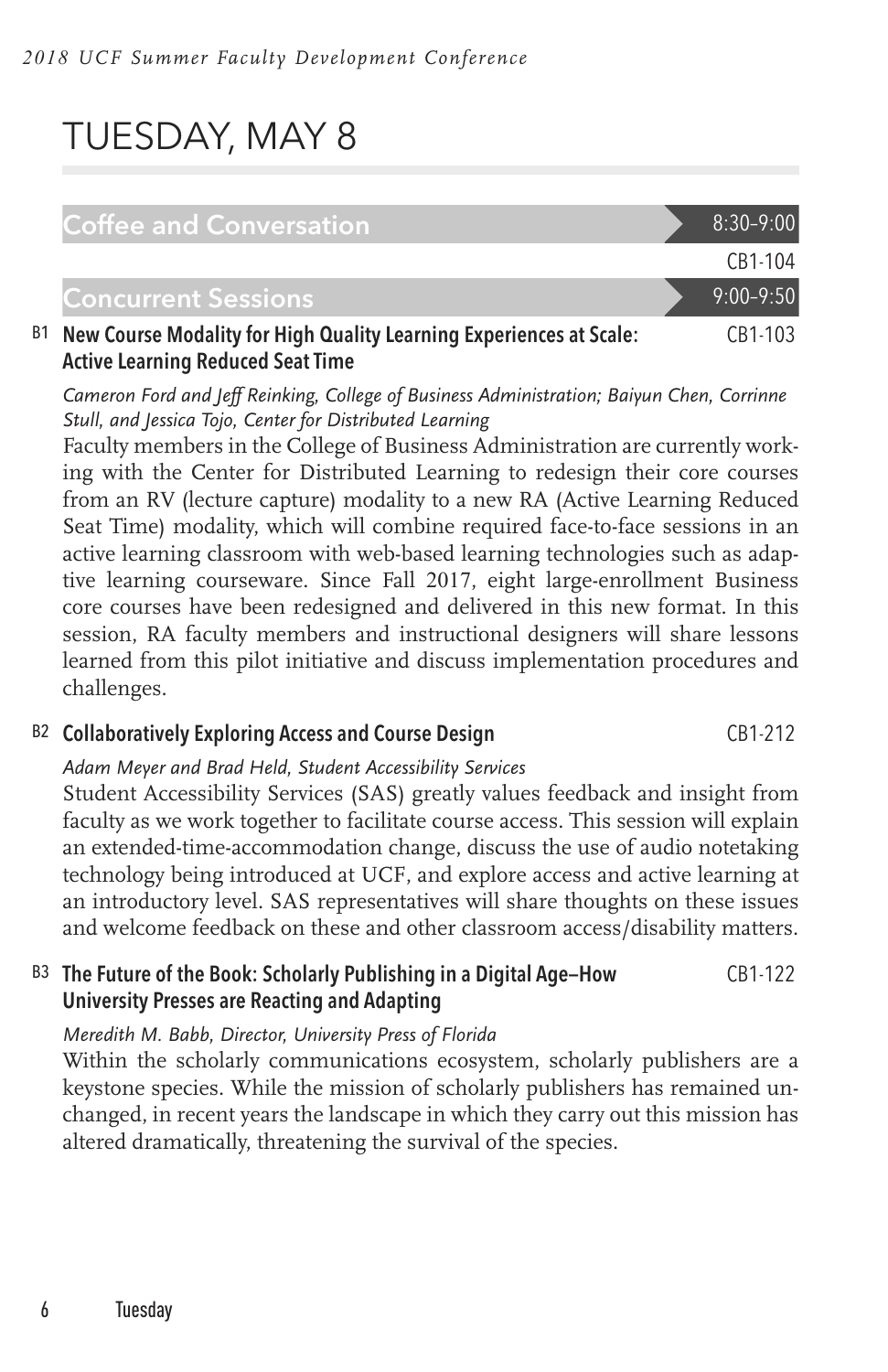#### B4 Integrating Mobile Engagement for Fun Learning in the Classroom CB1-307

#### *Carlos Valdez, College of Business Administration*

During this presentation participants will learn how to use and incorporate three mobile apps in their classrooms: Arkaive, Socrative, and Kahoot! Arkaive helps faculty to record attendance; Socrative to create quizzes, team evaluations, competitions, and short questions; and Kahoot to have team and classroom competitions.

#### <span id="page-8-0"></span>B5 Creating High-Impact Courses, Part 2: Innovative Syllabi and **Assignments**

*Peter Telep, College of Arts and Humanities; Jill Viglione, College of Health and Public Affairs; Anna Jones, Quality Enhancement Plan; and Kevin Jardaneh, Undergraduate Research*

In Fall 2018, UCF will introduce two new High-Impact Practice (HIP) course designations to help faculty highlight their research-intensive and integrativelearning courses and to provide easier ways for potential students to seek out high-impact experiences. In part one of this two-part series (see session [A](#page-5-0)3 for part one), faculty will participate in a hands-on workshop to prepare their syllabi for one of the new HIP course designations (Research-Intensive or Integrative-Learning Experience).

#### B6 Integrating Reflection into Service-Learning CB1-109

#### *Laurie Uttich, College of Arts and Humanities*

Reflection transforms experiences into learning and provides students with the opportunity to synthesize their personal and academic philosophies. This workshop will discuss how to lead students to deeper levels of understanding through guided weekly reflection exercises as well as end-of-the-semester introspective projects that benefit both the student and the agency.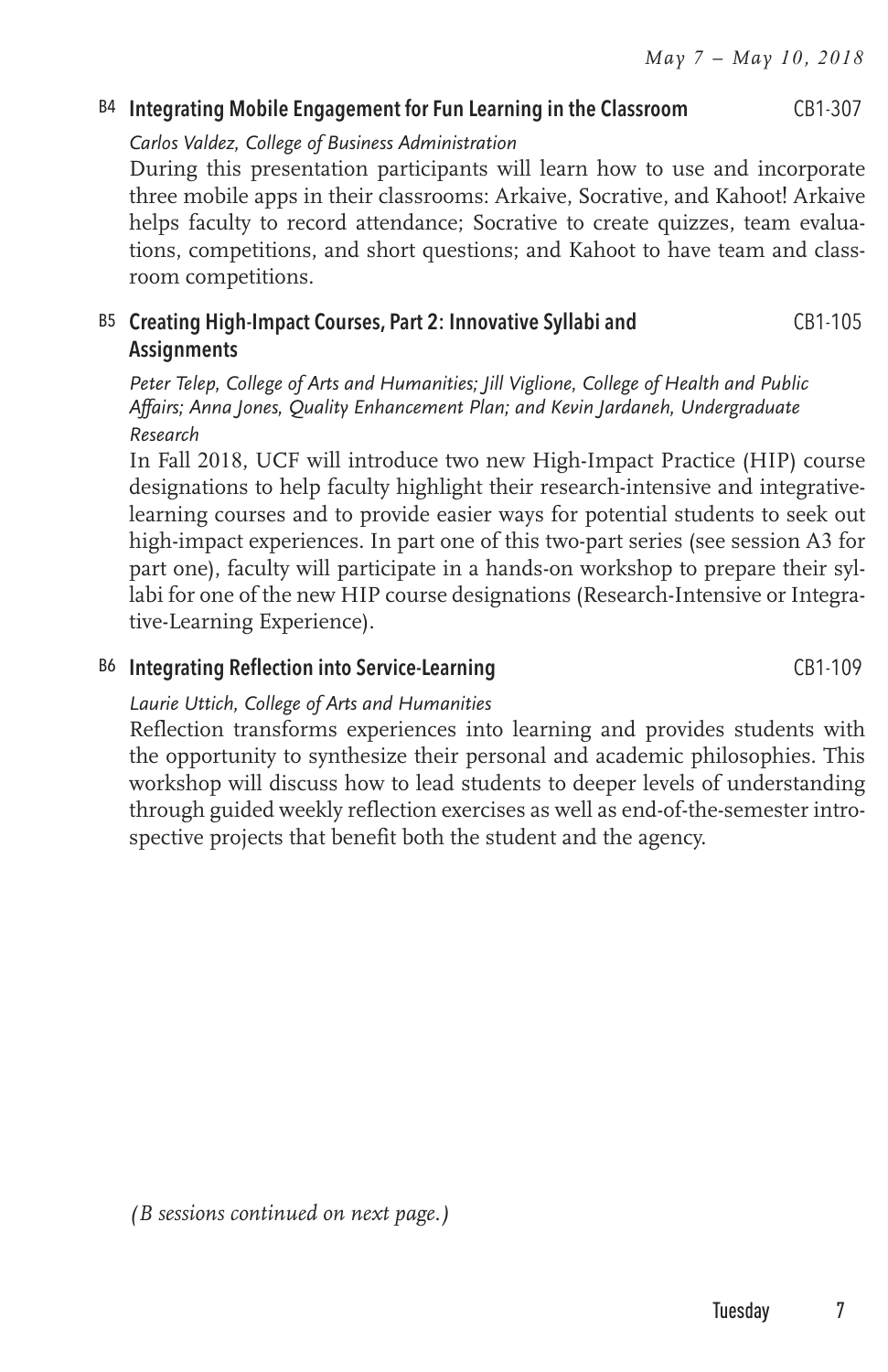#### B7 Using Writing-to-Learn Assignments to Maximize Student Learning and Minimize Faculty Grading Time CB1-119

*Pavel Zemliansky, Steffen Guenzel, and Dan Martin, College of Arts and Humanities* Writing studies research shows that well-designed writing-to-learn assignments can be powerful tools in helping students learn the body of disciplinary knowledge as well as critical thinking, teamwork, and other important skills. Writing-to-learn assignments are typically fairly short and informal tasks which ask students to think through a problem, respond to a lecture or a reading, or apply existing knowledge to new situations. Typically, such assignments do not require lengthy or detailed grading because their purpose is learning, not formal communication in a discipline. This presentation will provide the audience with a rationale and methodology for designing, responding to, and assessing writing-to-learn assignments. This presentation will be particularly useful to faculty who teach large face-to-face, mediated, and online courses.

#### B8 Implicit Bias and Microaggressions: Their Effect on the Workplace (Double Session—ends at 11:15) CB1-318

#### *Myron R. Anderson, Metropolitan State University of Denver*

Myron Anderson serves Metropolitan State University of Denver as the Associate to the President for Diversity and Professor in the School of Education. A member of the president's cabinet, Anderson is the university's Chief Diversity Officer responsible for developing an inclusive campus and articulating and resolving current and future issues related to diversity. He is responsible for investigating complaints and mediating fair settlements between aggrieved faculty, staff, and students throughout the university. In addition, Anderson identifies campus climate trends and is responsible for developing a strategic vision across all academic and administrative units to establish strategies for resolution of campus climate issues.

The goal of this session is to lay a framework for inclusive excellence and further understand the physical, psychological and environmental effects of implicit bias and micro-aggressions in the workplace. This interactive session defines implicit bias and identifies the connection to microaggressions. Research will be shared that uncovers micro-aggressions (including role, hierarchy, gender and race) and how they contribute to a toxic workplace. In addition, this session will engage participants in identifying micro-aggressions in their respective environments and then work collaboratively to develop strategies to address and remove them from the workplace.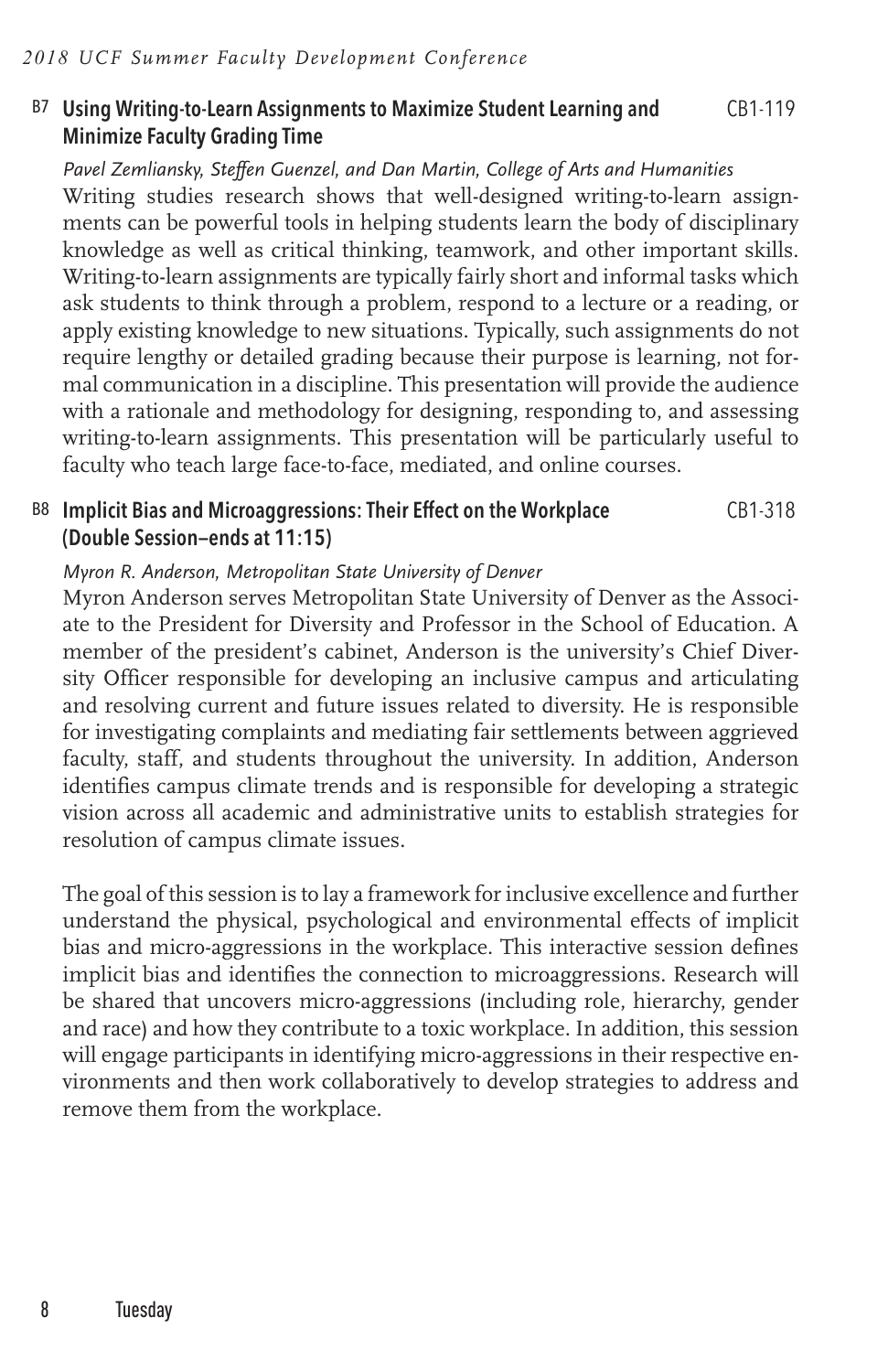### Plenary Presentation 10:00-11:15

#### Final Selection: UCF Collective Impact Community Challenge Forum CB1-121

#### *Lisa Jones and Howard "Rocky" Blesso, Academic Affairs*

UCF is committed to developing and leading a major initiative that draws upon the unique strengths and assets of the institution and our partners to achieve measurable improvement in a significant local problem that also has national or global implications and can be scaled for greater impact. During this session, you will hear five short presentations from the finalists, and you will vote to help select the project that receives the UCF Collective Impact Community Challenge designation. The presenters are:

- 1. John Bersia, Global Perspectives, and Francis Bok, Center for the Study of Human Trafficking and Modern Slavery,
- 2.Janet McIlvaine, Florida Solar Energy Center,
- 3. Hon. Bob McDonald, 8<sup>th</sup> U.S. Secretary of Veteran Affairs and former CEO of Proctor & Gamble, and Thomasa Sanchez, CEO & Founder of McCormick Research Institute,
- 4.Judy Simms-Cendan, College of Medicine,
- 5. Keri Watson, College of Arts and Humanities.

### Concurrent Sessions 11:30-12:20

#### C1 Exploring Active Learning Strategies Through Programmable Content CB1-205

*Zachary Berry, Francisca Yonekura, and Ian Turgeon, Center for Distributed Learning; Zhongzhou Chen, College of Sciences; and Anna Turner, Faculty Center for Teaching and Learning*

Join the presenters as they share their ideas and lessons learned on strategies to engage students in active learning using Obojobo's programmable content capabilities. A demonstration of the tool in the context of modular STEM and other academic content will be provided. Participants will be invited to engage in a conversation and brainstorming of desired features in facilitating active learning.

*C sessions continued on next page.*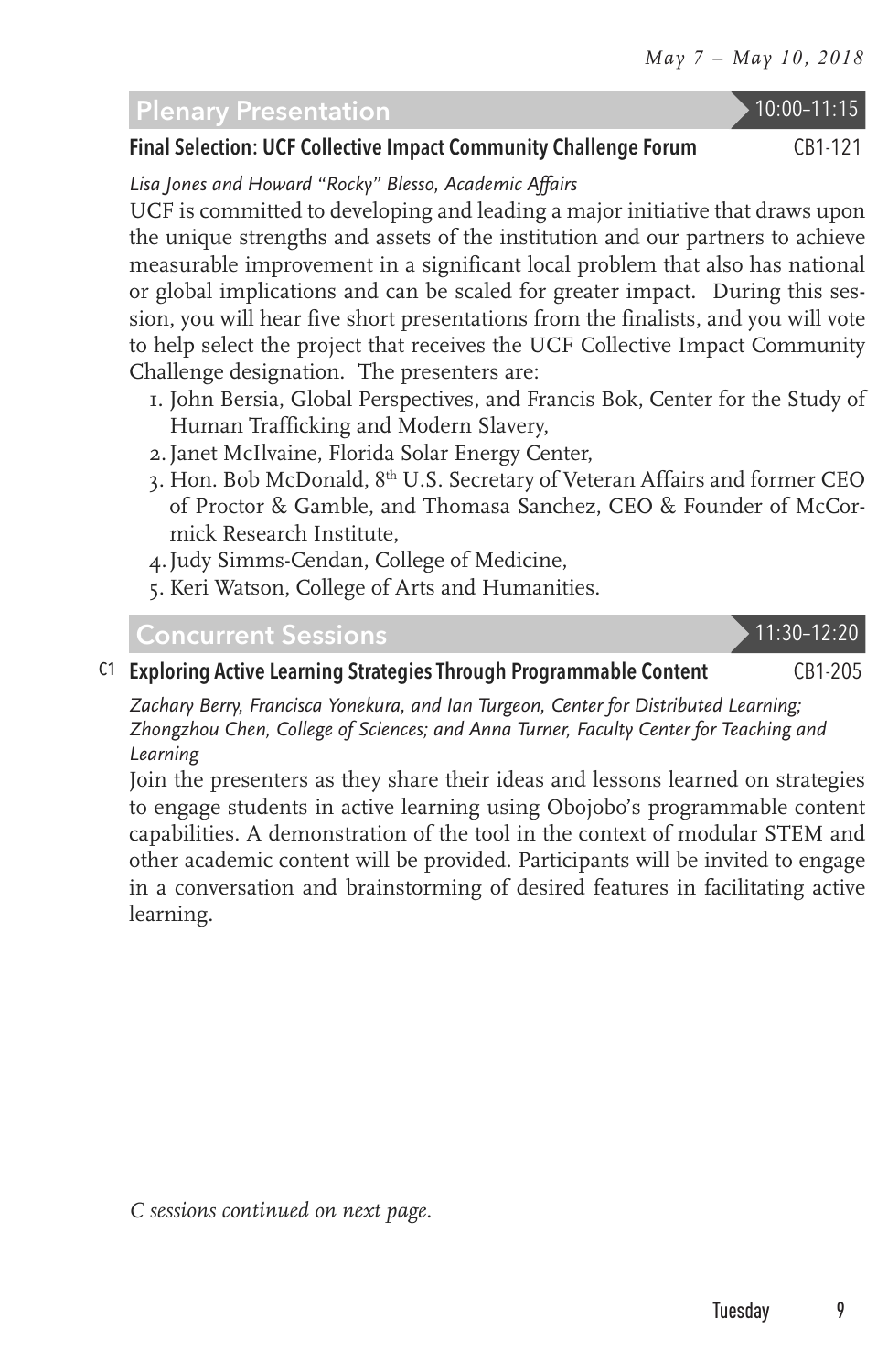#### C2 Starting Backward Design from the Middle: Deriving DIQs from Existing **Assignments** CB1-103

#### *Kelvin Thompson, Center for Distributed Learning*

Proponents of Backward Design (Wiggins and McTighe, 1999) advocate a curriculum design process that begins with a consideration of the skills and understanding students must demonstrate at the end of the course. However, course redesign can also begin with existing assignments that are particularly effective. Deriving dilemmas, issues, or questions (DIQs: also see session [E](#page-16-0)1) from such assignments jump starts the process of course (re)design. In this session participants will review examples of this "starting from the middle" approach and will identify their own assignments to use. All participants will receive written examples, worksheets, and links to online support tools as take-aways.

#### C3 The Fulbright-Hays Group Projects Abroad Program: A UCF Curriculum Development Project CB1-212

*Alla Kourova, Anna Lillios, and Florin Mihai, College of Arts and Humanities; Houman Sadri, College of Sciences; Irina Pidberejna, Undergraduate Research; Barry Morris and Monica Fishkin, UCF Global; and Wendy Howard, Center for Distributed Learning* The Fulbright-Hays Group Projects Abroad Program provides grants to support overseas projects in training, research, and curriculum development in modern foreign languages and area studies for teachers, students, and faculty engaged in a common endeavor. In this session we will describe our curriculum development project called "Building Bridges with Language and Culture in Russia." This year's Fulbright participants [<https://projects.cah.ucf.edu/](https://projects.cah.ucf.edu/bridges/) [bridges/](https://projects.cah.ucf.edu/bridges/)> will share their process for writing a successful proposal, their goals for impacting UCF students and faculty, and some exciting details about their upcoming thirty-day trip to Russia.

#### C4 Big Data and Student Success CB1-122

*Ryan Goodwin, Office of the President; Melody Bowdon, Division of Teaching and Learning; Haiyan Bai, College of Education and Human Performance; Ivan Garibay, Adan Vela, and Sumit Kumar Jha, College of Engineering and Computer Science; Jackie Chini, College of Sciences; and Albert Xinliang Liu, College of Health and Public Affairs*

Predictive Analytics Innovation Fellows will share progress and findings from research projects that use big data to study student learning, success, retention, and graduation.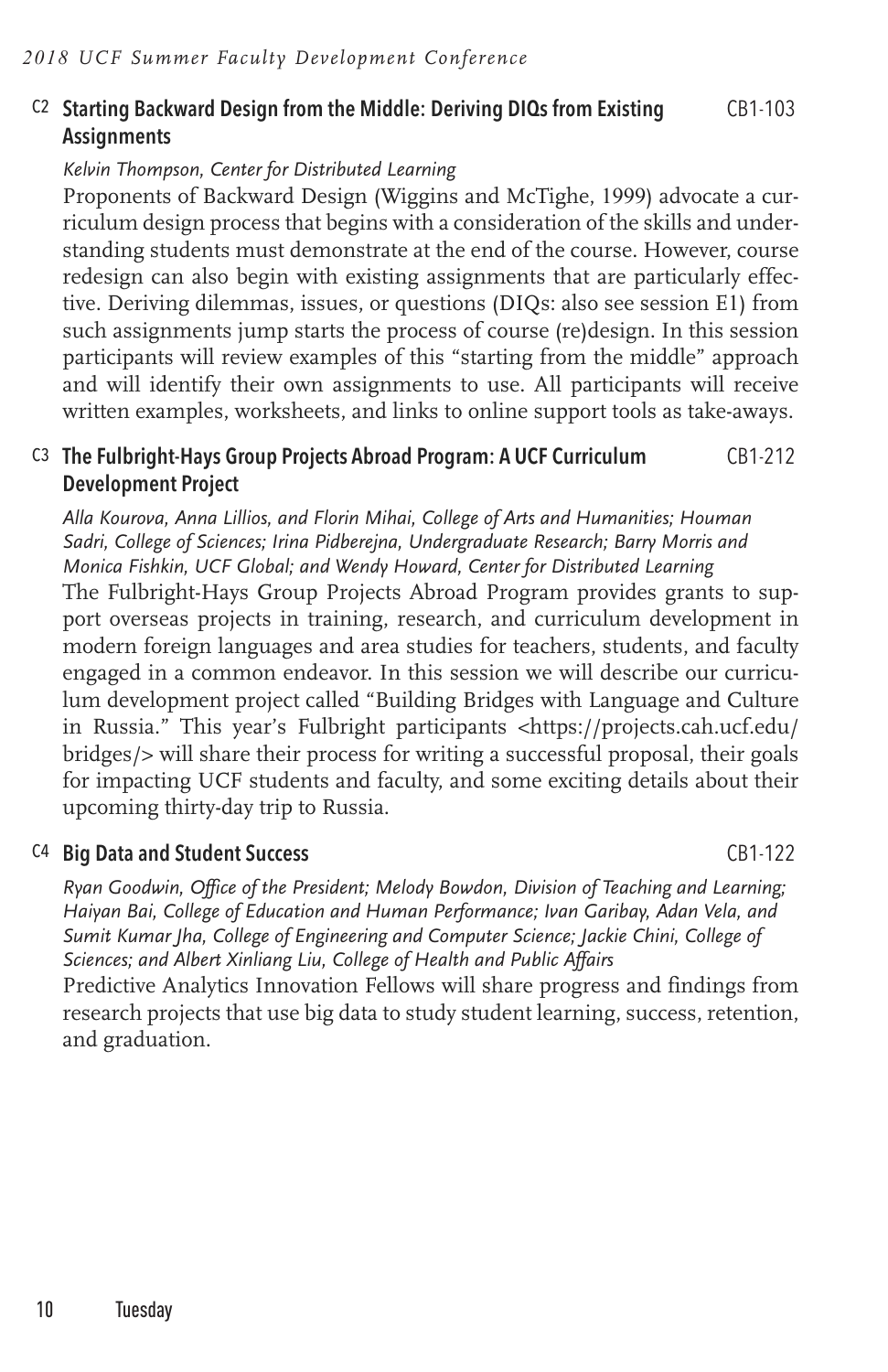#### C5 Community-Based Research, Integrative Learning, and Civic Engagement

#### *Nicole Gelfert, Burnett Honors College; Linda Walters, College of Sciences; and Megan Nickels, College of Education and Human Performance*

In Fall 2017, the Burnett Honors College awarded five QEP micro-grants to support faculty members in developing and implementing community-based research projects. This session will offer an overview of the program followed by a panel discussion with faculty recipients who led projects this year.

#### $C_6$  Pitfalls in Experiential Learning and How to Avoid Them CB1-109

#### *Jason Jude Smith, Experiential Learning*

Can that internship be unpaid? What happens if my student gets injured while they are engaged in service-learning? What do I do when my student's supervisor refuses to fill out our required evaluation? These are all questions faculty have asked. In this session the director of Experiential Learning will answer the tough questions and provide some tips on how to avoid sticky situations with students, employers, and community partners. This session will include time for attendees to ask questions specific to their program's own experiential learning offerings.

#### C7 Assessing Student Writing: Opportunities, Pitfalls, and Time-Saving Techniques CB1-119

#### *Pavel Zemliansky, Steffen Guenzel, and Dan Martin, College of Arts and Humanities*

Assessing student writing is a necessity grudgingly accepted by most instructors. Many teachers in the disciplines outside of writing studies tend to focus their assessment of student writing on grammar, citation style compliance, and other surface features over issues of content, organization, or rhetorical effectiveness of student writing. Many teachers create elaborate rubrics for their assignment and spend countless hours assigning points to various elements of their students' papers. Occasionally, faculty confuse writing assignment sheets with rubrics thinking that a rubric is all that is needed for assigning writing. This presentation will cover basics of writing assessment theory, covering different kinds of rubrics that can be constructed and discussing the relative benefits of rubric-based vs. holistic methods of assessing writing. We will provide strategies for effective and quick assessment of student writing in a variety of courses, including large F2F, mediated, and online courses.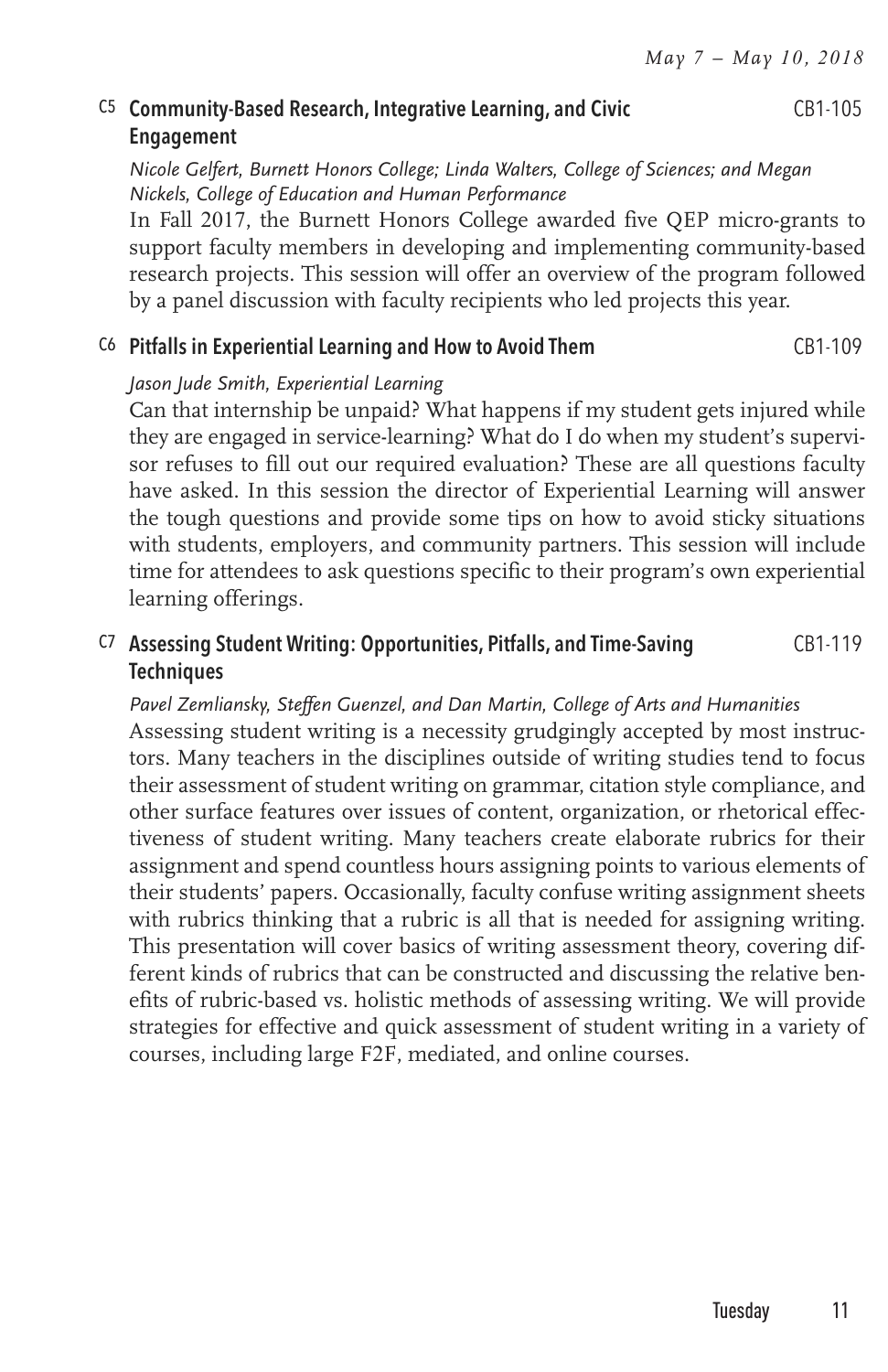#### Lunch on Your Own

Bring your lunch and work with groups, or purchase lunch at any of the oncampus restaurants that are open in the Student Union. Offerings are also available near the CFE Arena.

| <b>Guided Project Time</b> | $1:30-3:30$ |
|----------------------------|-------------|
|----------------------------|-------------|

Various Rooms

[Participants will use this time to work on their projects. Please coordinate with](#page-6-0) [your track leader.](#page-6-0)

Fulbright-Hays Russian Partnership Orientation 3:30-6:00

CB1-205

*Alla Kourova, College of Arts and Humanities; Barry Morris, UCF Global; and Irina Pidberejna, Undergraduate Research*

<span id="page-13-0"></span>Would you consider a program partnership with a Russian university? Are you already involved in international partnerships and looking to improve your program structure? Come join the Fulbright-Hays Group Projects Abroad orientation program! During the orientation program you will learn about the necessary skills to develop a pre-departure Fulbright orientation and about important cross-cultural skills to incorporate into your future projects. Fulbright participants will share cultural information about Russia that they learned during the course of the year in addition to a lecture on Russian history, traditions, and values.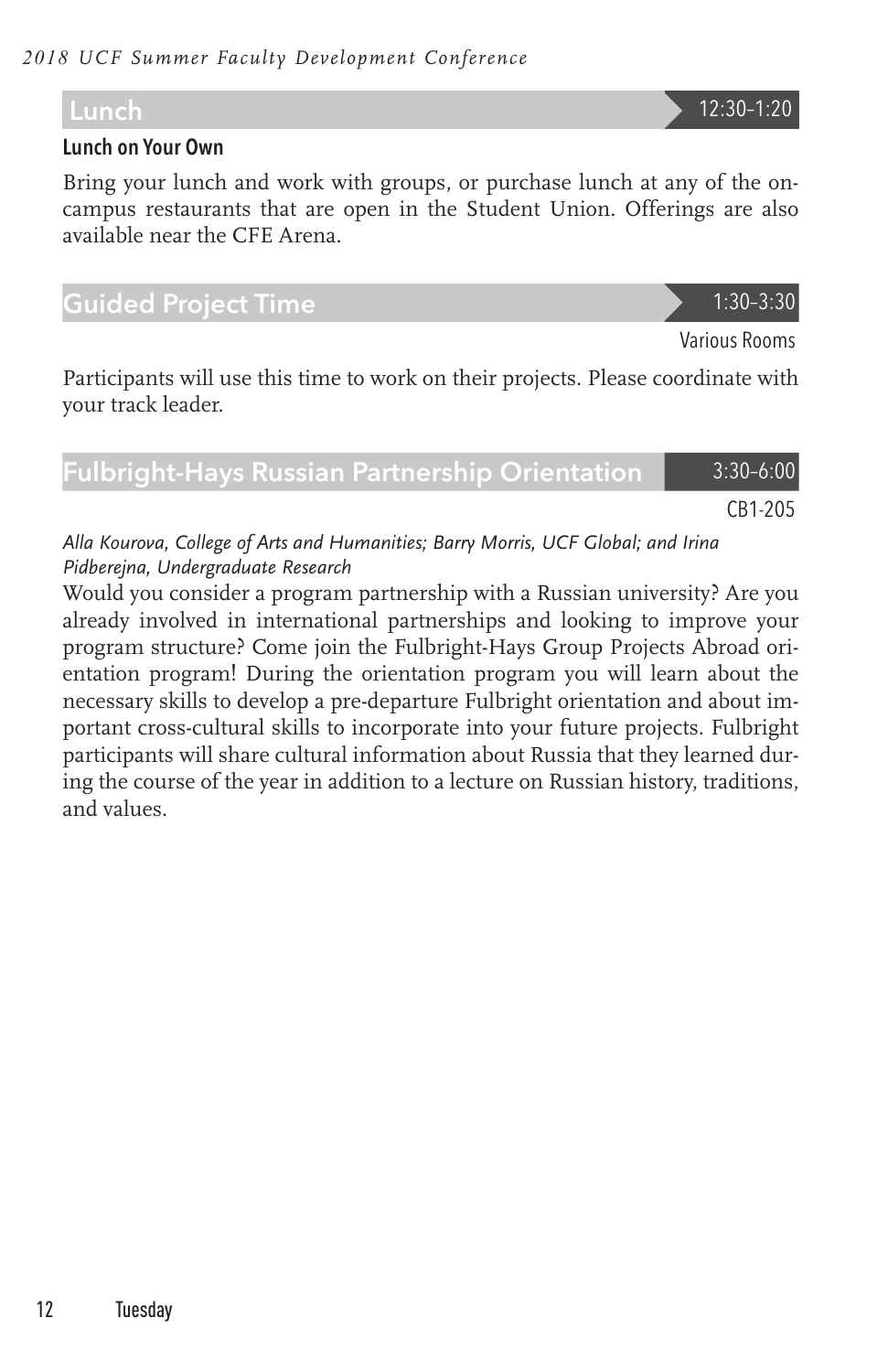# WEDNESDAY, MAY 9

| <b>Coffee and Conversation</b>                    | $8:30 - 9:00$ |
|---------------------------------------------------|---------------|
|                                                   | CB1-104       |
| <b>Concurrent Sessions</b>                        | $9:00 - 9:50$ |
| D1 Supporting Student Learning About Civic Health | CR1-103       |

*Shena Parks, Lou Frey Institute; Terri Susan Fine, Lou Frey Institute and College of Sciences; and Beth Nettles, Center for Distributed Learning*

This presentation will provide an overview of the development of short, online modules that instructors may incorporate into their courses as a way to introduce students to what it means to live in a civically healthy democracy and how their participation in it, such as voting, plays an important role. The modules being developed will take students 30–60 minutes to complete, can be readily downloaded into any course, may be used to fulfill the required graded assessment during the first week of class, and will support the university's civic literacy initiative by promoting data analysis and information literacy.

#### D2 "Should Be Present to Win": Preparing Your Packet for the Dziuban Award CB1-212

*Facilitator: Kelvin Thompson, Center for Distributed Learning Panelists: Alisha Janowsky, Amanda Groff, and Rick Brunson, College of Sciences* Join members of the Dziuban Award Faculty Review Committee for a moderated panel discussion of what constitutes an outstanding submission for this prestigious online teaching award. The Dziuban Award for Excellence in Online Teaching recognizes one outstanding UCF faculty member who has recently taught a "High Quality" online (W) course.

#### D3 Jump Start Your Writing CB1-122

*Facilitator: Ann Miller, College of Sciences*

*Panelists: Keri Watson, College of Arts and Humanities; Yael Zemack-Rugar, College of Business Administration; and Elsie Olan, College of Education and Human Performance* Many faculty members juggle the demands of teaching with a requirement or desire to write and publish. This session focuses on practical steps faculty can take to move existing data expeditiously from languishing at the bottom of the "to do list" to journal submission. Panel members from a range of departments will present their personal experiences as well as findings from literature about workable steps to take.

*(D sessions continued on next page.)*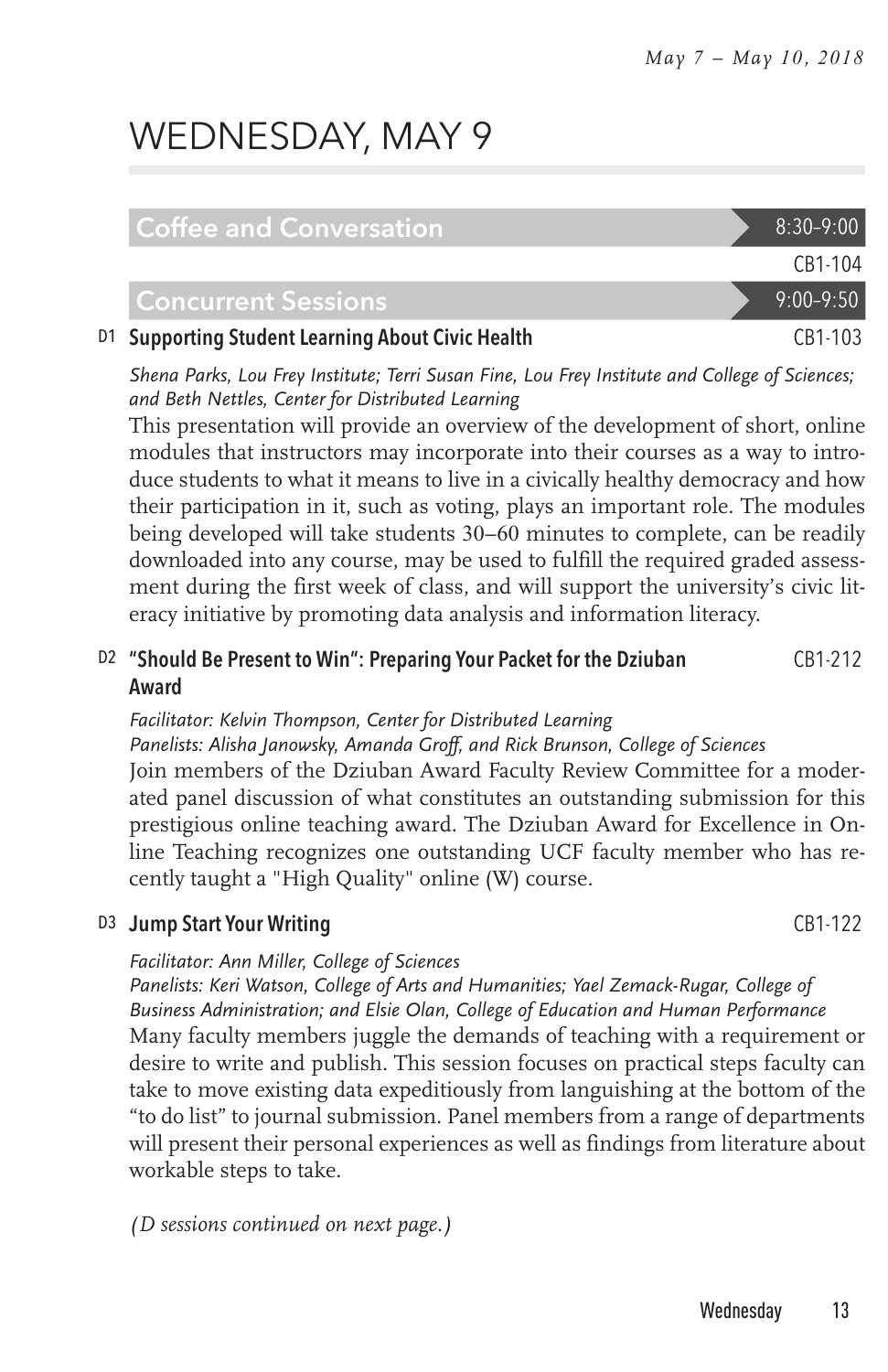#### D4 Let's Be Clear... Title IX is for Faculty and Staff, Too CR1-307

*Abigail Malick, Office of Institutional Equity; Mary Zuchovicki, Office of Student Rights and Responsibilities*

As the news is covering #MeToo, #TimesUp, and Title IX, let's be clear about Title IX at UCF. Please join us in a conversation about resources and reporting options for our administrators, faculty, and staff members. Let's Be Clear is a campus-wide campaign to promote a safe campus for all, while also highlighting reporting options.

### D5 Helping Students Develop a Fabulous Elevator Pitch CB1-105

#### *Lisa Peterson, College of Arts and Humanities*

We are all so much more than our résumés. When students craft elevator pitches, they not only "fill in the gaps" on their résumés for potential employers, they also learn how to tell their stories in concise and compelling ways. Students can adapt these skills for various situations, such as competing for a job in an on-camera Skype interview or giving a taped presentation. This session discusses theater- and film-inspired strategies that can be adapted to any major to help students create fabulous elevator pitches and gain the confidence to talk about themselves.

### D6 Internship Tips CB1-109

### *Igor Volkov, Experiential Learning*

This presentation will focus on key components of internships in Experiential Learning at UCF. We will take a look at common practices, discuss advising and building relationships with both students and employers, as well as examine website resources and the Handshake online platform.

#### D7 The Journey to Equity and Inclusivity in the Classroom (Double Session—ends at 11:15) CB1-318

#### *Myron R. Anderson, Metropolitan State University of Denver*

The goal of this session is to understand the impact of inclusive excellence in the 21st-century classroom. This interactive session defines cultural competence and the intersections of biases, cultural identity, and microaggressions in the classroom environment. In addition, this session will look at equity pedagogy and engage participants in identifying classroom biases and working collaboratively to develop strategies to be more culturally responsive, thus promoting equity and inclusivity in the classroom.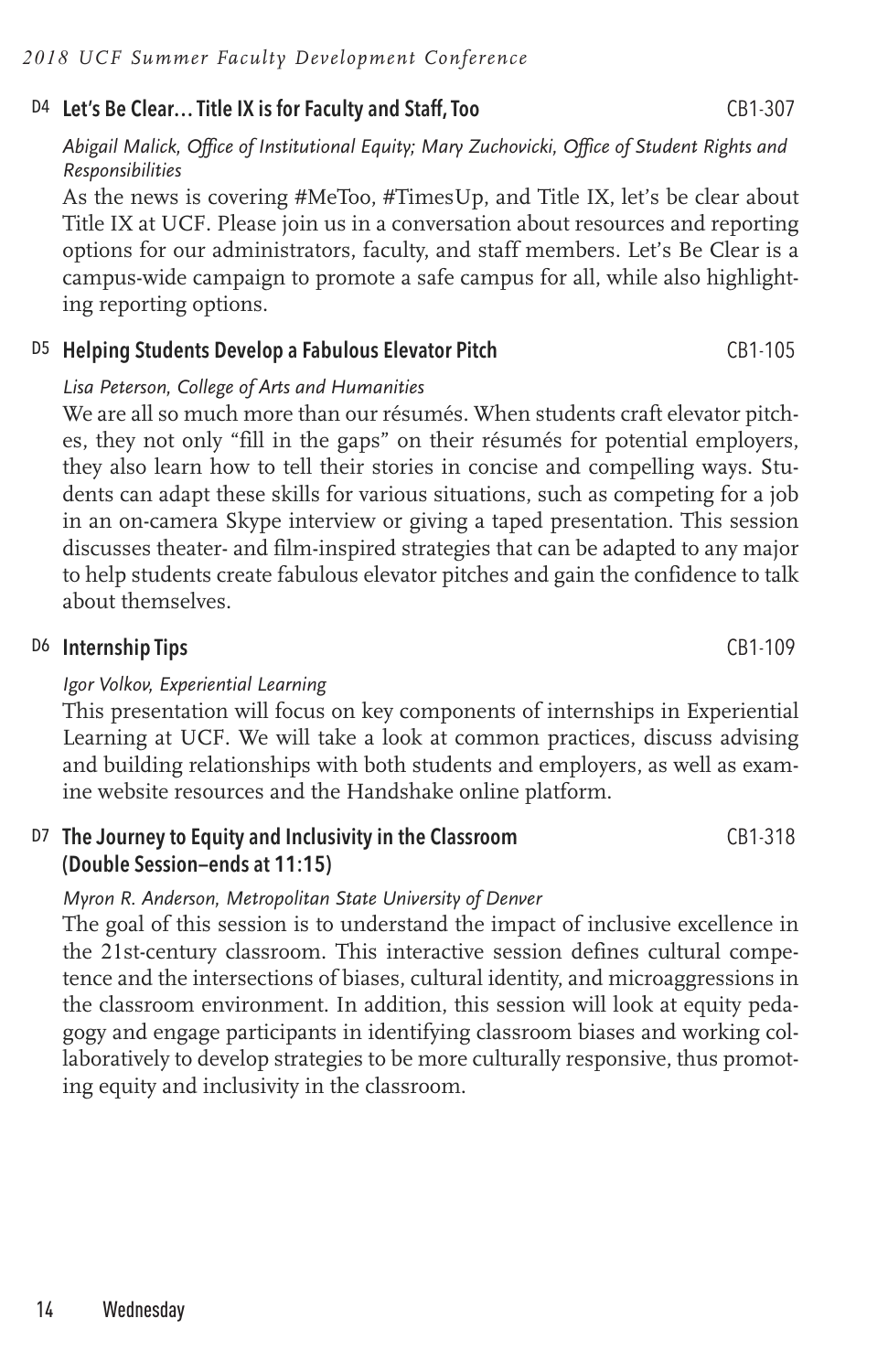# <span id="page-16-0"></span>Concurrent Sessions 10:00-11:15

#### E1 Using Dilemmas, Issues, and Questions to Frame Learning CB1-103

*Julia Metzker, Executive Director, Brown Center for Faculty Innovation and Excellence— Stetson University*

Flint Water Crisis | Fake News | Data Security

These are examples of Dilemmas, Issues, or Questions (DIQs) that could be used to frame a course or a module within a course. DIQs don't replace content, they enhance it and provide students with a reason to learn disciplinespecific facts, models, concepts, and practices. Participants will explore using cross-disciplinary, complex questions to frame curriculum modules or courses and how marketable knowledge and skills that students develop from this work prepare them for life and work in a global society.

### E2 New Syllabus Policy Focus Group CB1-122

*Eric Main, Faculty Center for Teaching and Learning; Kelvin Thompson, Center for Distributed Learning*

Faculty are invited to learn about UCF's new syllabus policy and its updated guidelines. Because CDL and FCTL provide direct support for faculty members regarding syllabi and Webcourses tools, we are asking for your advice about workshops and training that might be needed as well as the best way to communicate our support to all faculty.

#### E3 Faculty Multimedia Center Focus Group CB1-202

### *Lauren Beal, Office of Instructional Resources*

Come talk about the future of the Faculty Multimedia Center and what technologies you would like to see offered in that space. We will share our ideas and would love to hear yours as well about what would be the most beneficial for you and your courses.

#### $E4$  Integrative Learning Across the Disciplines CB1-105

*Stephanie Krick, College of Health and Public Affairs; Elizabeth Horn, College of Arts and Humanities; and Megan Sherod, College of Sciences*

The QEP has sponsored a number of projects that have enhanced integrative experiences across campus. In this session, a panel of faculty from Psychology, Public Relations, and Theatre will present on their QEP-funded integrativelearning projects including a) restructuring the curriculum in order to provide new high-impact opportunities for majors, b) connecting UCF students with members of the neuro-atypical community, and c) creating community at UCF through digital storytelling.

*(E sessions continued on next page.)*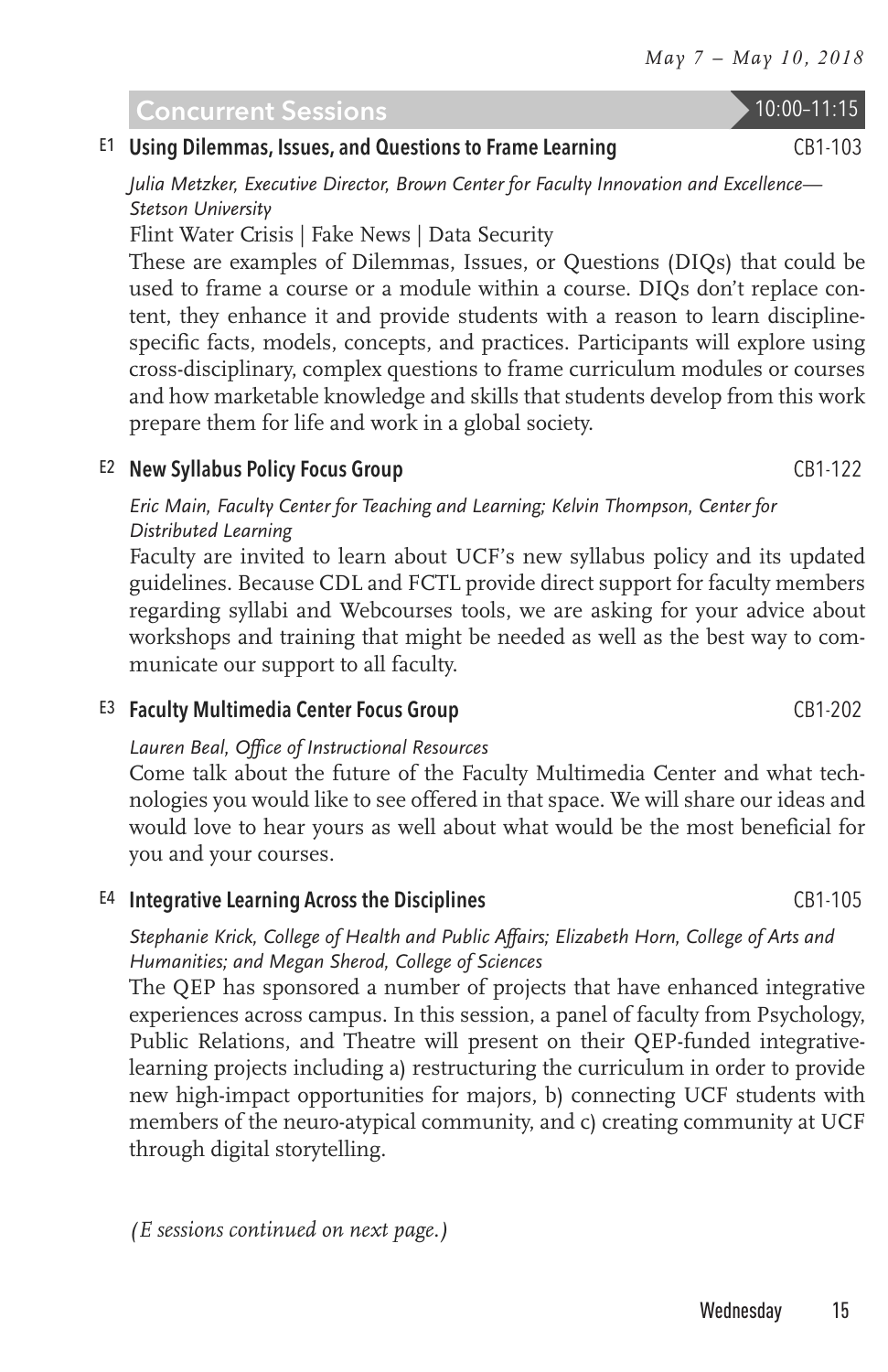#### E5 Internships and Civic Engagement with Nonprofits CB1-109

*Chinyen Chuo, Experiential Learning; Danny Seigler, College of Health and Public Affairs* In this presentation, we will share our experience in working with the nonprofit sector. We will present internship analytics on student and employer participation. You will hear from faculty, students, employers, and civic volunteers. We will discuss the benefits and challenges of working with nonprofits and other community partners.

| <b>Concurrent Sessions</b> |  |  |
|----------------------------|--|--|
|                            |  |  |

#### F1 A Faculty Webcourse as Administrative Hub: Adapting Online Course Design to Serve Department Needs CB1-103

#### *Amy Darty, College of Arts and Humanities*

As departments face increasing responsibilities for administrative and academic needs across a spectrum of students, course modalities, teaching faculty, service, and research requirements, the development of a Faculty Webcourse as a hub for hosting information and promoting access to department-specific content and resources can streamline the process. The continuous access portal which enables 24/7 connectivity to department content and resource sharing has served the History Department for over five years. Originally conceived as a resource for faculty teaching GEP courses only, it has evolved to provide more enrichment and includes all of our faculty from tenured professors to adjuncts, with the addition of graduate teaching assistants in the last two years. Join me for a discussion of the development process and a visual tour through our History Faculty Webcourse.

#### F2 Free Up Your Class! Course Redesign through Textbook Affordability CB1-307

*Anna Turner, Faculty Center for Teaching and Learning; Aimee deNoyelles and John Raible, Center for Distributed Learning; and Penny Beile, Rich Gause, and Sarah Norris, UCF Libraries*

In this workshop, you will learn about three textbook affordability models that have saved UCF students money. You will also review your course content with the purpose of identifying high-quality resources that achieve pedagogical goals and that could potentially lower the cost of your course materials. You are strongly encouraged to bring your syllabus and current textbook to the workshop, but it is not necessary for participation. By the end of this interactive session, you will have worked on your redesign and will leave with next steps for using more affordable resources in your course.

 $11:30-12:20$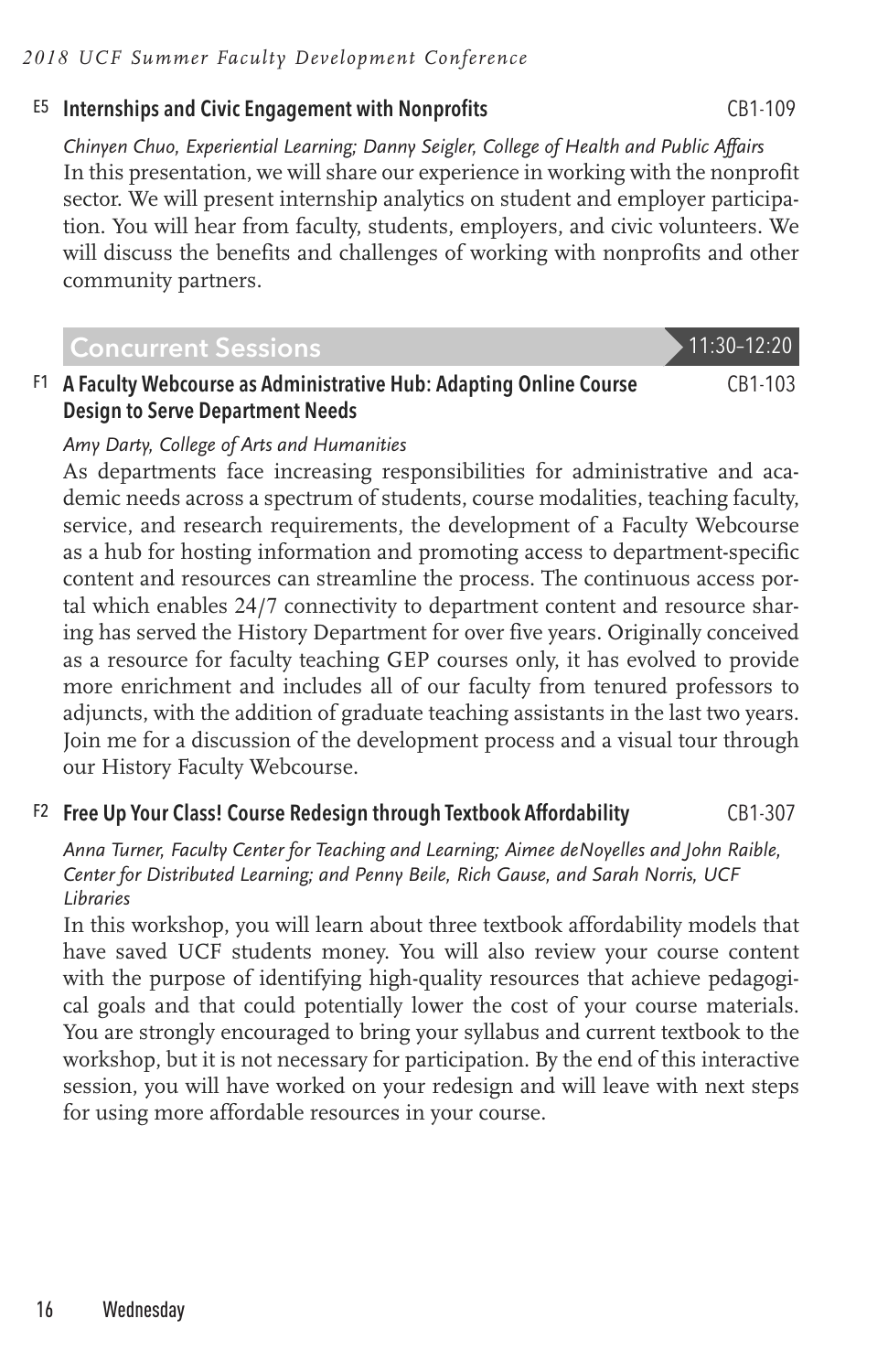#### F3 Using the UCF Quality Course Review Instrument to Improve the Online Learning Experience CB1-202

#### *Amanda Major, Anchalee Ngampornchai, and Corrinne Stull, Center for Distributed Learning*

In this hands-on workshop, participants will be introduced to UCF's Quality Online Course Review process, its alignment with the state quality initiative, and its many benefits. Participants will then engage in an informal review of an online course section of their choosing using the Quality Course Review instrument, with instructional designers present to address any questions. Finally, participants will reflect on their individually reported course strengths and areas for improvement. This is an ideal opportunity to identify tangible ways to enhance the design of online courses, as well as to gauge readiness for a formal Quality Online Course Review.

#### F4 QEP Transfer Student Success Workshop Series CB1-105

*Jason Dodge, Transfer and Transition Services; Alisha Janowsky and Christa Diercksen, College of Sciences; Caroline Pratt-Marrett, College of Education and Human Performance* In Spring 2018, the Office of Transfer & Transition Services partnered with the QEP to offer a five-part faculty workshop series on transfer student success. Over the course of the semester, 14 faculty, representing 10 majors, had an opportunity to interact with faculty, staff, students, and DirectConnect partners to develop innovative ways to address transfer student success. During this panel session you will hear from three of the academic programs represented within the series and learn about their experience and the program innovation they developed.

#### F5 Online Service-Learning Courses CB1-109

#### *Leandra Preston-Sidler, College of Arts and Humanities*

This session will provide practical tools and invite discussion about servicelearning in online classes, including strategies, ideas, and specific examples. Many professors avoid service-learning in online classes, but the right approach(es) can greatly enhance web classes.

#### F6 Coordinating Career Goals and Responsibilities with Life Events CB1-309

*Linda Walters, Center for Success of Women Faculty; Michele Gill, College of Education and Human Performance; Damla Turgut, College of Engineering and Computer Science; Ilenia Colón Mendoza, College of Arts and Humanities; and Shannon Carter, College of Sciences* In this panel presentation and follow-up discussion, a group of accomplished faculty with diverse experiences will share their stories and, in some cases, research about coordinating career plans with expected and unexpected life events.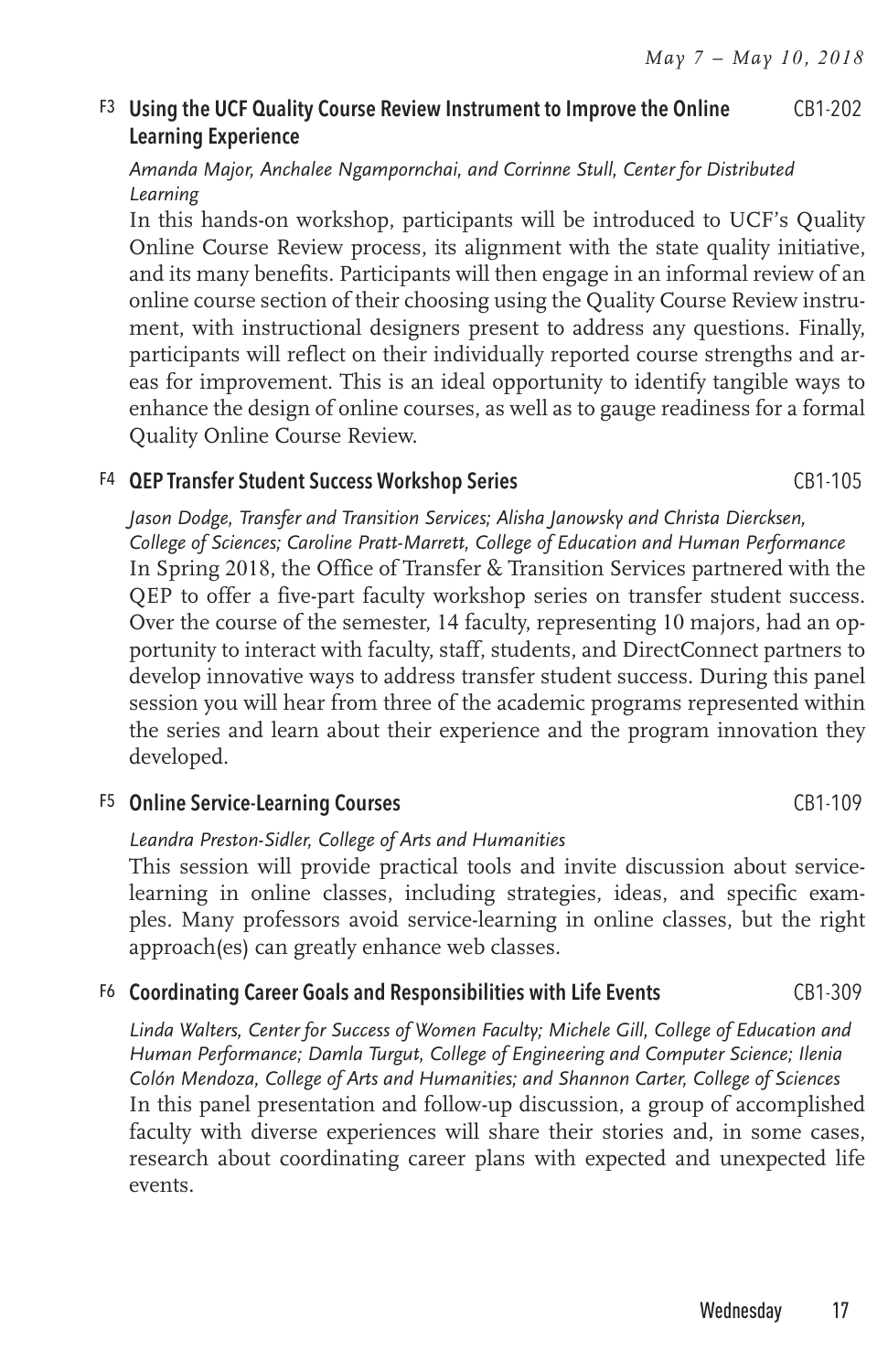#### Lunch on Your Own

[your track leader.](#page-6-0)

Bring your lunch and work with groups, or purchase lunch at any of the oncampus restaurants that are open in the Student Union. Offerings are also available near the CFE Arena.

| <b>Guided Project Time</b> | $1:30-3:30$ |
|----------------------------|-------------|
|----------------------------|-------------|

*Pidberejna, Undergraduate Research*

### 18 Wednesday

[Would you consider a program partnership with a Russian university? Are you](#page-13-0) [already involved in international partnerships and looking to improve your](#page-13-0) [program structure? Come join the Fulbright-Hays Group Projects Abroad ori](#page-13-0)[entation program! During the orientation program you will learn about the](#page-13-0) [necessary skills to develop a pre-departure Fulbright orientation and about im](#page-13-0)[portant cross-cultural skills to incorporate into your future projects. Fulbright](#page-13-0) [participants will share cultural information about Russia that they learned dur](#page-13-0)[ing the course of the year in addition to a lecture on Russian history, traditions,](#page-13-0) [and values.](#page-13-0)

*Alla Kourova, College of Arts and Humanities; Barry Morris, UCF Global; and Irina* 

Various Rooms

[Participants will use this time to work on their projects. Please coordinate with](#page-6-0)

Fulbright-Hays Russian Partnership Orientation 3:30–6:00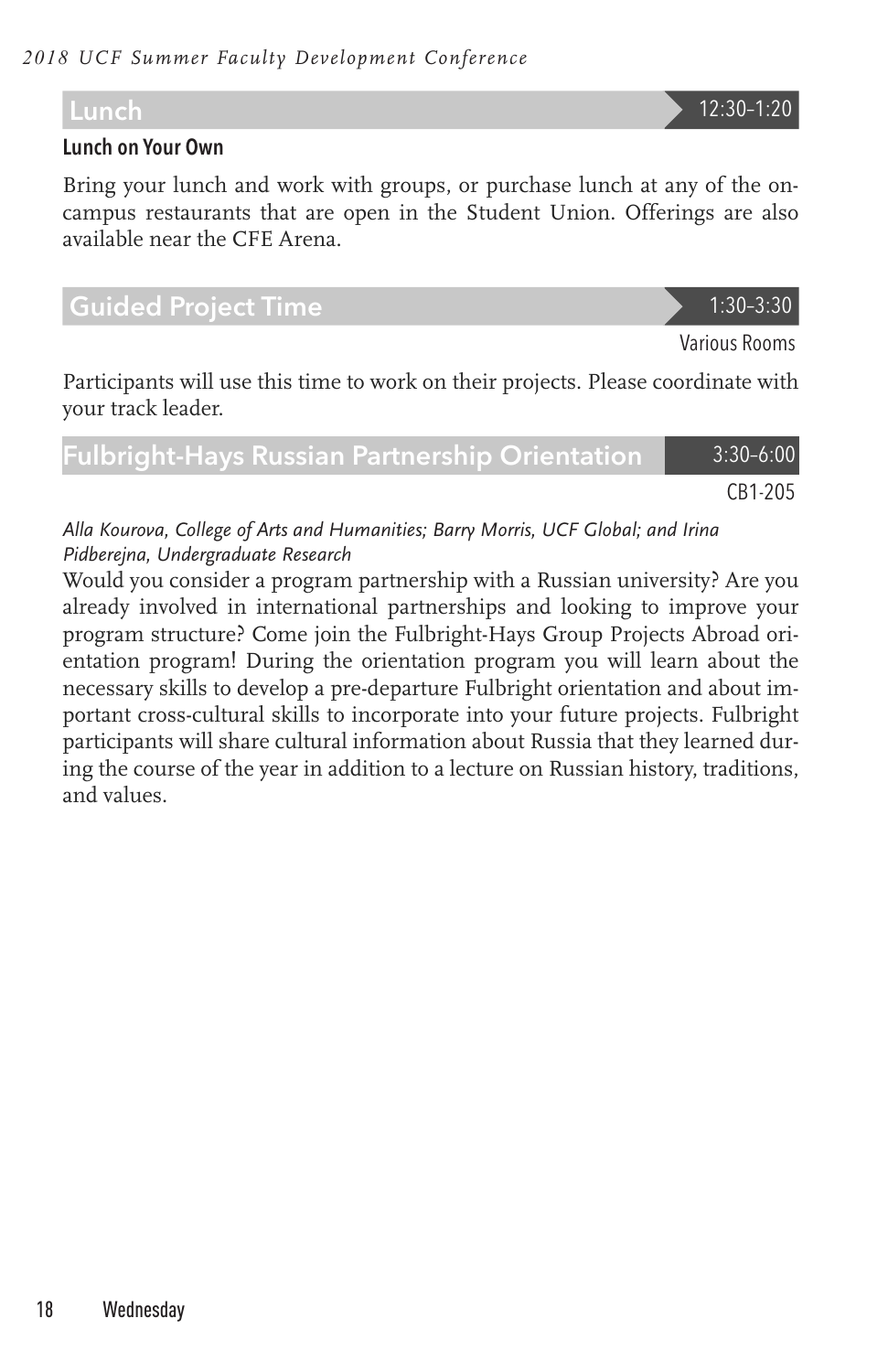# THURSDAY, MAY 10

### Track/Cohort Meetings 9:00-11:00

FCTL track: meet in CB2-Atrium

All other tracks: meet with your track/cohort leader in the same room as on Monday at 9:00 a.m. (listed on pages 1–2).

Reception in Classroom Building 2 Atrium/Patio 11:00-12:00

All Summer Conference participants are invited for refreshments.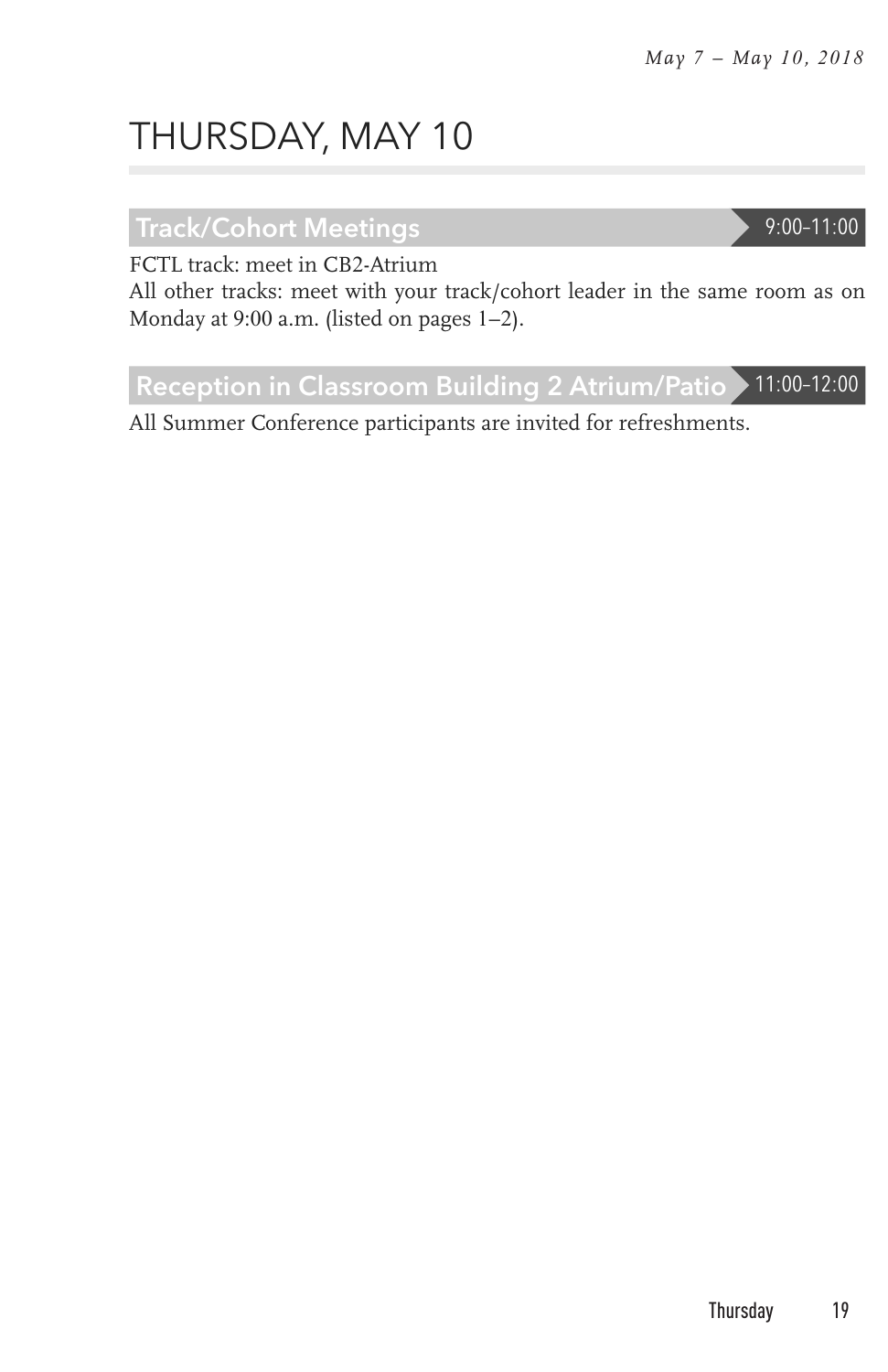# **NOTES**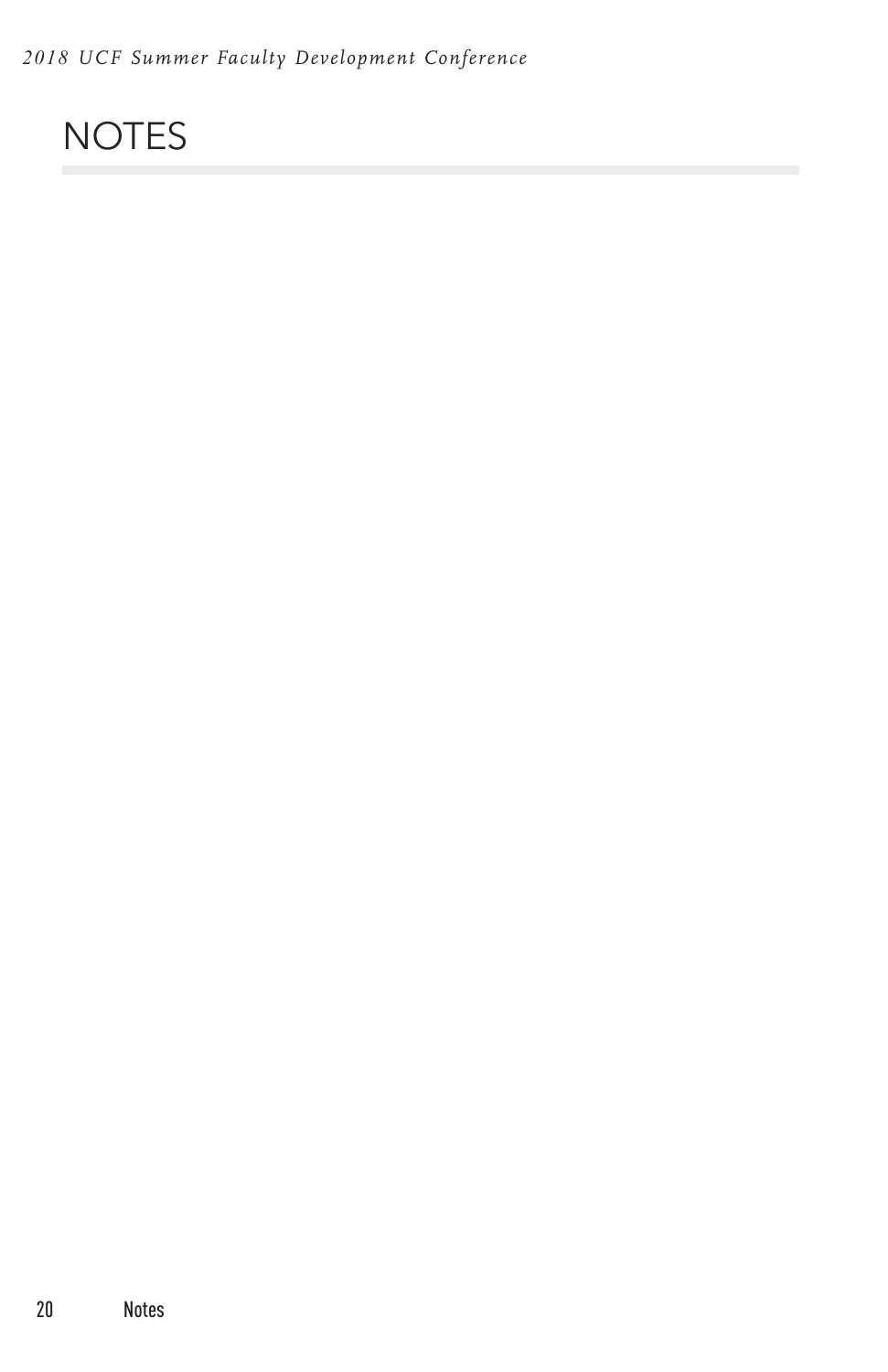# NOTES